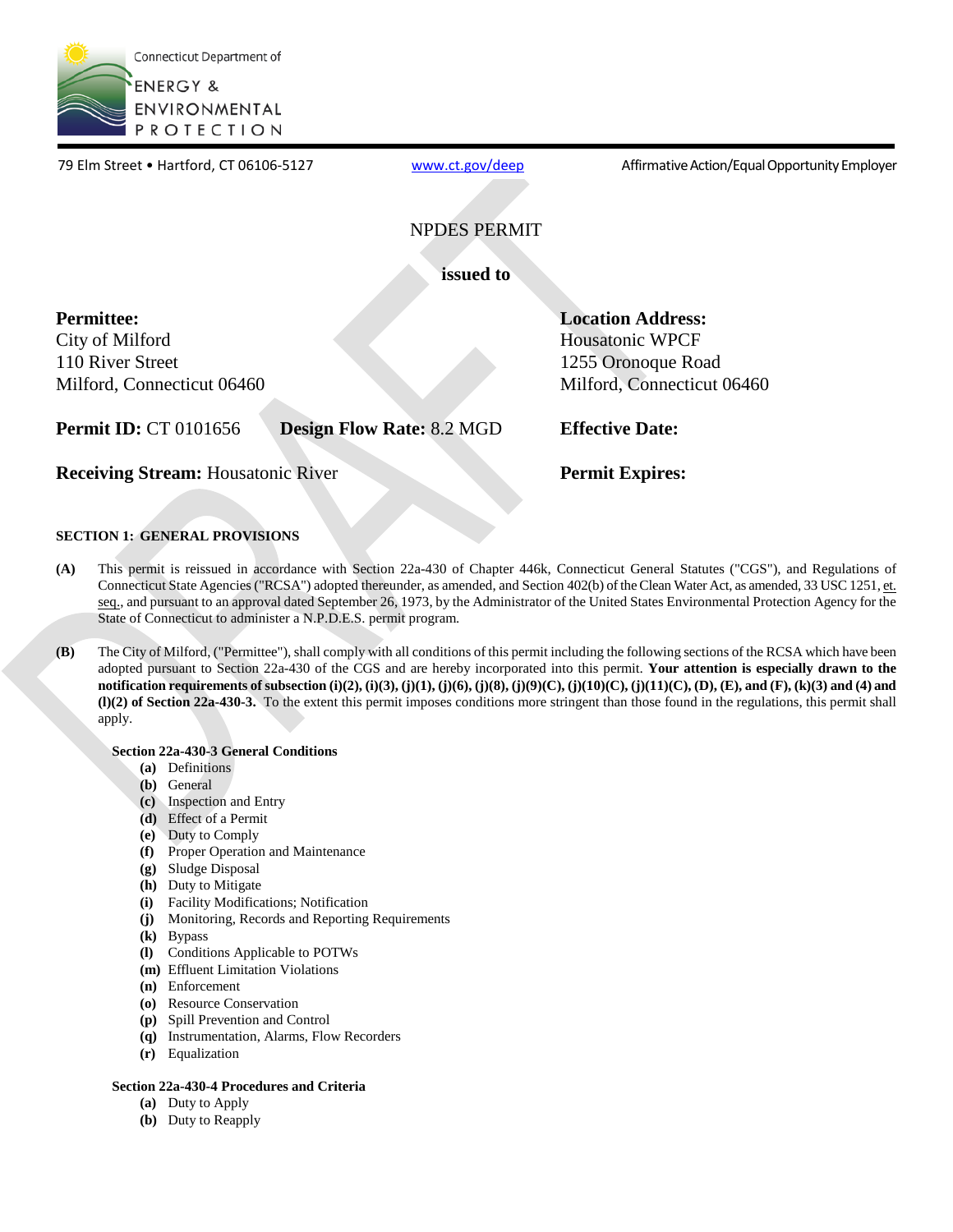- **(c)** Application Requirements
- **(d)** Preliminary Review
- **(e)** Tentative Determination
- **(f)** Draft Permits, Fact Sheets
- **(g)** Public Notice, Notice of Hearing
- **(h)** Public Comments
- **(i)** Final Determination
- **(j)** Public Hearings
- **(k)** Submission of Plans and Specifications. Approval.
- **(l)** Establishing Effluent Limitations and Conditions
- **(m)** Case-by-Case Determinations
- **(n)** Permit Issuance or Renewal
- **(o)** Permit or Application Transfer
- **(p)** Permit Revocation, Denial or Modification
- **(q)** Variances
- **(r)** Secondary Treatment Requirements
- **(s)** Treatment Requirements
- **(t)** Discharges to POTWs Prohibitions
- Violations of any of the terms, conditions, or limitations contained in this permit may subject the Permittee to enforcement action including, but **(C)** not limited to, seeking penalties, injunctions and/or forfeitures pursuant to applicable sections of the CGS and RCSA.
- **(D)** Any false statement in any information submitted pursuant to this Section of the permit may be punishable as a criminal offense under Section 22a-438 or 22a-131a of the CGS or in accordance with Section 22a-6, under Section 53a-157b of the CGS.
- **(E)** The Permittee shall comply with Section 22a-416-1 through Section 22a-416-10 of the RCSA concerning operator certification.
- No provision of this permit and no action or inaction by the Commissioner shall be construed to constitute an assurance by the Commissioner that **(F)** the actions taken by the Permittee pursuant to this permit will result in compliance or prevent or abate pollution.
- **(G)** Nothing in this permit shall relieve the Permittee of other obligations under applicable federal, state and local law.
- An annual fee shall be paid for each year this permit is in effect as set forth in Section 22a-430-7 of the RCSA. As of October 1, 2009 the annual **(H)** fee is \$2682.50.
- The Permittee shall discharge so as not to violate the Interstate Environmental Commission (IEC) Water Quality Regulations promulgated pursuant **(I)** to the authority conferred upon the IEC by the Tri-State Compact (CGS 22a-294 et seq.) as defined in Attachment 1 Table A.
- This permitted discharge is consistent with the applicable goals and policies of the Connecticut Coastal Management Act (Section 22a-92 of the **(J)** CGS)

## **SECTION 2: DEFINITIONS**

- **(A)** The definitions of the terms used in this permit shall be the same as the definitions contained in Section 22a-423 of the CGS and Section 22a-430-3(a) and 22a-430-6 of the RCSA, except for **"**Composite**"** and **"**No Observable Acute Effect Level (NOAEL)**"** which are redefined below.
- **(B)** In addition to the above, the following definitions shall apply to this permit:

 **"------"** in the limits column on the monitoring tables in Attachment 1 means a limit is not specified but a value must be reported on the DMR, MOR, and/or the ATMR.

**"Average Monthly Limit"** means the maximum allowable "Average Monthly Concentration" as defined in Section 22a-430-3(a) of the RCSA when expressed as a concentration (e.g. mg/l); otherwise, it means "Average Monthly Discharge Limitation" as defined in Section 22a-430-3(a) of the RCSA.

 **"Bi-Monthly"** in the context of any sampling frequency, shall mean once every two months including the months of February, April, June, August, October, and December.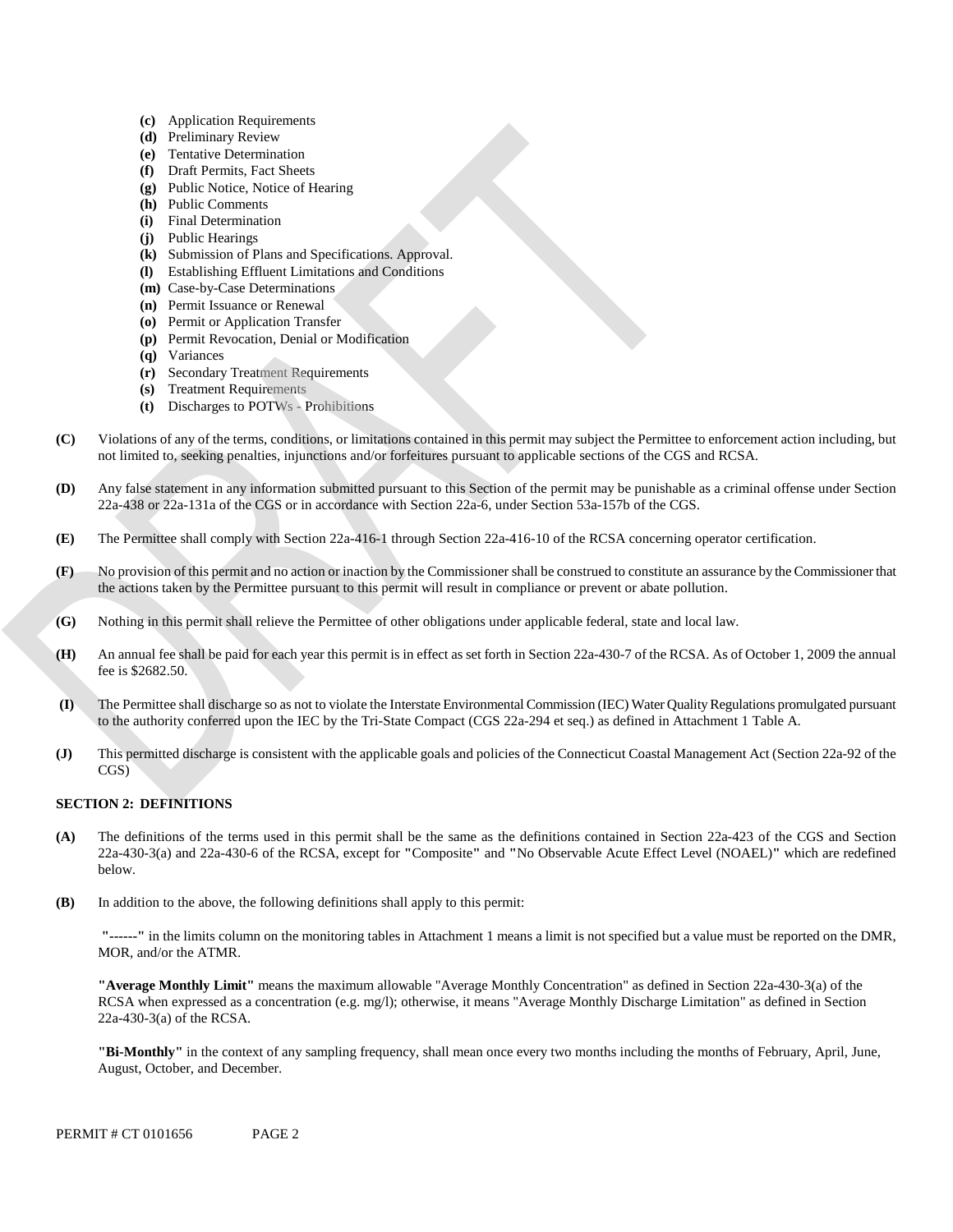**"Composite"** or **"(C)"** means a sample consisting of a minimum of eight aliquot samples collected at equal intervals of no less than 30 minutes and no more than 60 minutes and combined proportionally to flow over the sampling period provided that during the sampling period the peak hourly flow is experienced.

**"Critical Test Concentration"** or **"(CTC)"** means the specified effluent dilution at which the Permittee is to conduct a single-concentration Aquatic Toxicity Test.

**"Daily Composite"** or **"(DC)"** means a composite sample taken over a full operating day consisting of grab samples collected at equal intervals of no more than sixty (60) minutes and combined proportionally to flow; or, a composite sample continuously collected over a full operating day proportionally to flow.

**"Daily Concentration"** means the concentration of a substance as measured in a daily composite sample, or, arithmetic average of all grab sample results defining a grab sample average.

**"Daily Quantity"** means the quantity of waste discharged during an operating day.

**"Geometric Mean"** is the **"**n**"**th root of the product of **"**n**"** observations.

**"Infiltration"** means water other than wastewater that enters a sewer system (including sewer system and foundation drains) from the ground through such means as defective pipes, pipe joints, connections, or manholes. Infiltration does not include, and is distinguished from, inflow.

**"Inflow"** means water other than wastewater that enters a sewer system (including sewer service connections) from sources such as, but not limited to, roof leaders, cellar drains, yard drains, area drains, drains from springs and swampy areas, cross connections between storm sewers and sanitary sewers, catch basins, cooling towers, storm waters, surface runoff, street wash waters, or drainage. Inflow does not include, and is distinguished from, infiltration.

**"Instantaneous Limit"** means the highest allowable concentration of a substance as measured by a grab sample, or the highest allowable measurement of a parameter as obtained through instantaneous monitoring.

**"In-stream Waste Concentration"** or **"(IWC)"** means the concentration of a discharge in the receiving water after mixing has occurred in the allocated zone of influence.

"**MGD**" means million gallons per day.

**"Maximum Daily Limit"** means the maximum allowable "Daily Concentration" (defined above) when expressed as a concentration (e.g. mg/l), otherwise, it means the maximum allowable "Daily Quantity" as defined above, unless it is expressed as a flow quantity. If expressed as a flow quantity it means **"**Maximum Daily Flow**"** as defined in Section 22a-430-3(a) of the RCSA.

**"Monthly Minimum Removal Efficiency"** means the minimum reduction in the pollutant parameter specified when the effluent average monthly concentration for that parameter is compared to the influent average monthly concentration.

**"NA"** as a Monitoring Table abbreviation means **"**not applicable**"**.

**"NR"** as a Monitoring Table abbreviation means **"**not required**"**.

**"No Observable Acute Effect Level"** or **"(NOAEL)"** means any concentration equal to or less than the critical test concentration in a single concentration (pass/fail) toxicity test, conducted pursuant to Section 22a-430-3(j)(7)(A)(i) of the RCSA, demonstrating greater than 90% or greater survival of test organisms at the CTC.

**"Quarterly"** in the context of any sampling frequency, shall mean sampling is required in the months of February, May, August, and November.

**"Range During Sampling"** or **"(RDS)"** as a sample type means the maximum and minimum of all values recorded as a result of analyzing each grab sample of; 1) a Composite Sample, or, 2) a Grab Sample Average. For those Permittee with pH meters that provide continuous monitoring and recording, Range During Sampling means the maximum and minimum readings recorded with the continuous monitoring device during the Composite or Grab Sample Average sample collection.

**"Range During Month"** or **"(RDM)"** as a sample type means the lowest and the highest values of all of the monitoring data for the reporting month.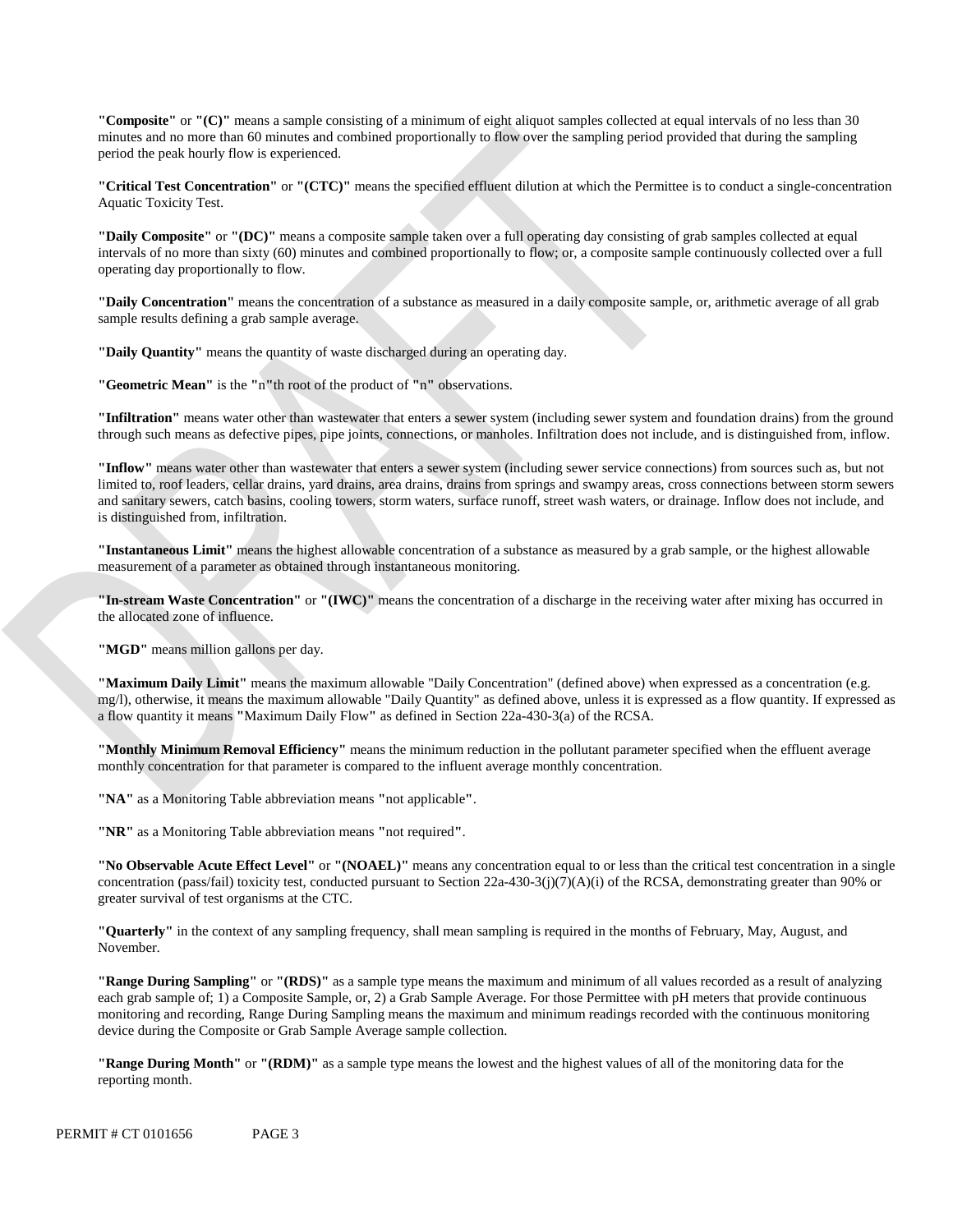**"Sanitary Sewage"** means wastewaters from residential, commercial and industrial sources introduced by direct connection to the sewerage collection system tributary to the treatment works including non-excessive inflow/infiltration sources.

**"ug/l"** means micrograms per liter

**"Work Day"** in the context of a sampling frequency means, Monday through Friday excluding holidays.

#### **SECTION 3: COMMISSIONER'S DECISION**

- **(A)** The Commissioner of Energy and Environmental Protection ("Commissioner") has issued a final decision and found continuance of the existing system to treat the discharge will protect the waters of the state from pollution. The Commissioner's decision is based on application #201800329 for permit reissuance received on January 09, 2018 and the administrative record established in the processing of that application.
- **(B)** The Commissioner hereby authorizes the Permittee to discharge in accordance with the provisions of this permit, the above referenced application, and all approvals issued by the Commissioner or his authorized agent for the discharges and/or activities authorized by, or associated with, this permit.
- **(C)** The Commissioner reserves the right to make appropriate revisions to the permit, if required after Public Notice, in order to establish any appropriate effluent limitations, schedules of compliance, or other provisions which may be authorized under the Federal Clean Water Act or the CGS or regulations adopted thereunder, as amended. The permit as modified or renewed under this paragraph may also contain any other requirements of the Federal Clean Water Act or CGS or regulations adopted thereunder which are then applicable.

## **SECTION 4: GENERAL LIMITATIONS AND OTHER CONDITIONS**

- **(A)** The Permittee shall not accept any new sources of non-domestic wastewater conveyed to its POTW through its sanitary sewerage system or by any means other than its sanitary sewage system unless the generator of such wastewater; (a) is authorized by a permit issued by the Commissioner under Section 22a-430 CGS (individual permit), or, (b) is authorized under Section 22a-430b (general permit), or, (c) has been issued an emergency or temporary authorization by the Commissioner under Section 22a-6k. All such non-domestic wastewaters shall be processed by the POTW via receiving facilities at a location and in a manner prescribed by the Permittee which are designed to contain and control any unplanned releases.
- **(B)** No new discharge of domestic sewage from a single source to the POTW in excess of 50,000 gallons per day shall be allowed by the Permittee until the Permittee has notified in writing the Connecticut Department of Energy and Environmental Protection, Bureau of Water Protection and Land Reuse, Water Planning and Management Division, Municipal Wastewater Section, 79 Elm Street, Hartford, CT 06106- 5127 of said new discharge.
- **(C)** The Permittee shall maintain a system of user charges based on actual use sufficient to operate and maintain the POTW (including the collection system) and replace critical components.
- **(D)** The Permittee shall maintain a sewer use ordinance that is consistent with the Model Sewer Ordinance for Connecticut Municipalities prepared by the Department of Energy and Environmental Protection. The Commissioner of Energy and Environmental Protection alone may authorize certain discharges which may not conform to the Model Sewer Ordinance.
- **(E)** No sludge deposits-solid refuse-floating solids oils and grease-scum except for small amounts that may result from the discharge from a grease waste treatment facility providing appropriate treatment and none exceeding levels necessary to protect and maintain all designated uses.
- **(F)** No color resulting in obvious discoloration of the surface water outside of any designated zone of influence.
- **(G)** No suspended and settleable solids in concentrations or combinations which would impair the designated uses; none aesthetically objectionable; none which would significantly alter the physical or chemical composition of bottom sediments; none which would adversely impact organisms living in or on the bottom sediment.
- **(H)** No silt or sand deposits other than of natural origin except as may result from normal road maintenance and construction activity provided all reasonable controls or Best Management Practices are used in such activities and all designated uses are protected and maintained.
- **(I)** No turbidity other than of natural origin except as may result from normal agricultural, road maintenance, or construction activity, or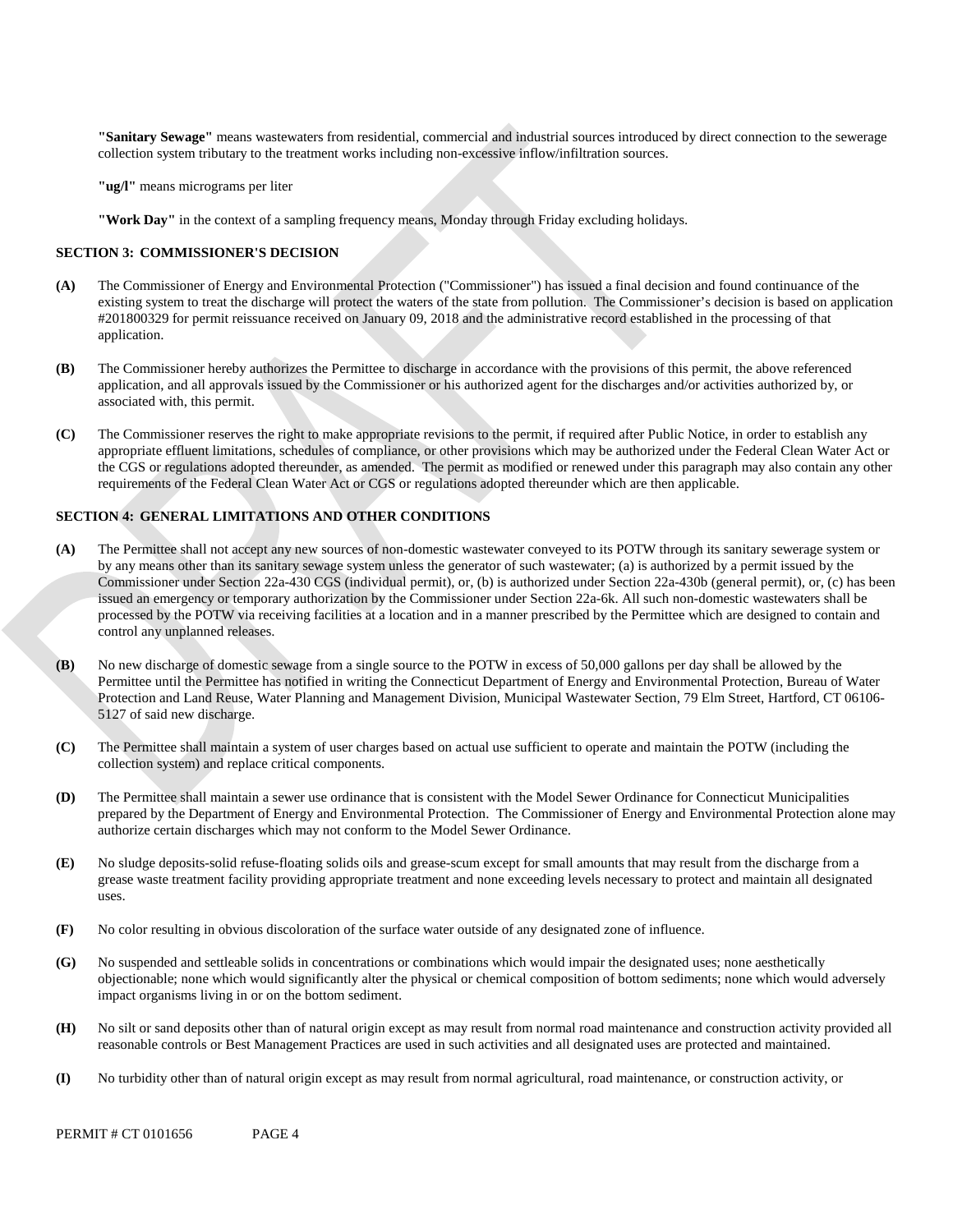discharge from a waste treatment facility providing appropriate treatment, dredging activity or discharge of dredged or fill materials provided all reasonable controls and Best Management Practices are used to control turbidity and none exceeding levels necessary to protect and maintain all designated uses.

- **(J)** Taste and odor as naturally occurs and none that would impair any uses specifically assigned to this Class.
- **(K)** No discharge from the permitted facility shall cause acute or chronic toxicity in the receiving water body beyond any Zone Of Influence (ZOI) specifically allocated to that discharge in this permit.
- **(L)** The Permittee shall maintain an alternate power source adequate to provide full operation of all pump stations in the sewerage collection system and to provide a minimum of primary treatment and disinfection at the water pollution control facility to insure that no discharge of untreated wastewater will occur during a failure of a primary power source.
- **(M)** The average monthly effluent concentration shall not exceed 15% of the average monthly influent concentration for BOD5 and Total Suspended Solids for all daily composite samples taken in any calendar month.
- **(N)** Any new or increased amount of sanitary sewage discharge to the sewer system is prohibited where it will cause a dry weather overflow or exacerbate an existing dry weather overflow.
- **(O)** Sludge Conditions
	- **(1)** The Permittee shall comply with all existing federal and state laws and regulations that apply to sewage sludge use and disposal practices, including but not limited to 40 CFR Part 503.
	- **(2)** If an applicable management practice or numerical limitation for pollutants in sewage sludge more stringent than existing federal and state regulations is promulgated under Section 405(d) of the Clean Water Act (CWA), this permit shall be modified or revoked and reissued to conform to the promulgated regulations.
	- **(3)** The Permittee shall give prior notice to the Commissioner of any change(s) planned in the Permittee' sludge use or disposal practice. A change in the Permittee' sludge use or disposal practice may be a cause for modification of the permit.
	- **(4)** Testing for inorganic pollutants shall follow "Test Methods for Evaluating Solid Waste, Physical/Chemical Methods", EPA Publication SW-846 as updated and/or revised.
- **(P)** This permit becomes effective on the 1st day of the month following the date of signature of the Commissioner or designee.
- **(Q)** When the arithmetic mean of the average daily flow from the POTW for the previous 180 days exceeds 90% of the design flow rate, the Permittee shall develop and submit within one year, for the review and approval of the Commissioner, a plan to accommodate future increases in flow to the plant. This plan shall include a schedule for completing any recommended improvements and a plan for financing the improvements.
- **(R)** When the arithmetic mean of the average daily BOD5 or TSS loading into the POTW for the previous 180 days exceeds 90% of the design load rate, the Permittee shall develop and submit for the review and approval of the Commissioner within one year, a plan to accommodate future increases in load to the plant. This plan shall include a schedule for completing any recommended improvements and a plan for financing the improvements.
- (S) On or before July 31<sup>st</sup> of each calendar year the main flow meter shall be calibrated by an independent contractor in accordance with the manufacturer's specifications. The actual record of the calibration shall be retained onsite and, upon request, the Permittee shall submit to the Commissioner a copy of that record.
- **(T)** The Permittee shall operate and maintain all processes as installed in accordance with the approved plans and specifications and as outlined in the associated operation and maintenance manual. This includes but is not limited to all preliminary treatment processes, primary treatment processes, recycle pumping processes, anaerobic treatment processes, anoxic treatment processes, aerobic treatment processes, flocculation processes, effluent filtration processes or any other processes necessary for the optimal removal of pollutants. The Permittee shall not bypass or fail to operate any of the aforementioned processes without the written approval of the Commissioner.
- upon request, the Permittee shall submit to the Commissioner a copy of the sampling data. **(U)** On or before 2.5 years from effective date of this permit each anaerobic digester unit shall be sampled, in a manner approved in writing by the Commissioner, to determine the amount of grit and depth of scum blanket. The results of the sampling shall be maintained at the POTW and,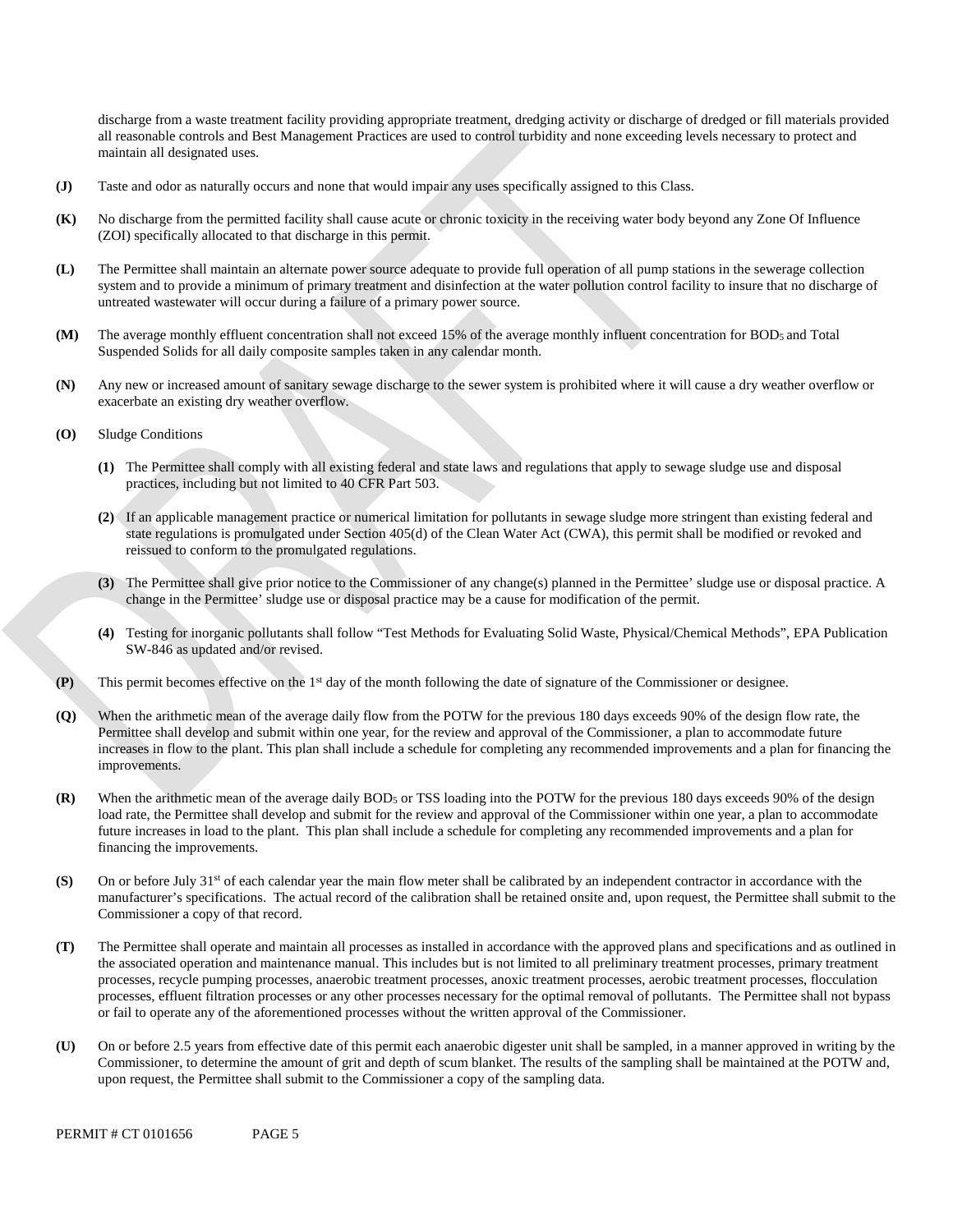- **(V)**  The Permittee is hereby authorized to accept septage at the treatment facility.
- **(W)** The temperature of any discharge shall not increase the temperature of the receiving stream above 83ºF, or, in any case, raise the temperature of the receiving stream by more than 4ºF beyond the permitted zone of influence. The incremental temperature increase in coastal and marine waters is limited to 1.5°F during the period including July, August and September.

## **SECTION 5: SPECIFIC EFFLUENT LIMITATIONS AND MONITORING REQUIREMENTS**

- restricted by, and shall be monitored in accordance with Tables A through H incorporated in this permit as Attachment 1. **(A)** The discharge(s) shall not exceed and shall otherwise conform to the specific terms and conditions listed in this permit. The discharge is
- in this permit as Attachment 2. **(B)** The Permittee shall monitor the performance of the treatment process in accordance with the Monthly Operating Report (MOR) incorporated

#### **SECTION 6: SAMPLE COLLECTION, HANDLING and ANALYTICAL TECHNIQUES**

- **(A)** Chemical Analysis
	- **(1)** Chemical analyses to determine compliance with effluent limits and conditions established in this permit shall be performed using the methods approved pursuant to the Code of Federal Regulations, Part 136 of Title 40 (40 CFR 136) unless an alternative method has been approved in writing pursuant to 40 CFR 136.4 or as provided in Section 22a-430-3-(j)(7) of the RCSA. Chemicals which do not have methods of analysis defined in 40 CFR 136 or the RCSA shall be analyzed in accordance with methods specified in this permit.
	- **(2)** All metals analyses identified in this permit shall refer to analyses for Total Recoverable Metal, as defined in 40 CFR 136 unless otherwise specified.
	- **(3)** Grab samples shall be taken during the period of the day when the peak hourly flow is normally experienced.
	- **(4)** Samples collected for bacteriological examination shall be collected between the hours of 11 a.m. and 3 p.m. or at that time of day when the peak hourly flow is normally experienced.
	- standards within ten percent of the specified Minimum Level or calibration points equal to or less than the specified Minimum Level. **(5)** The Minimum Levels specified below represent the concentrations at which quantification must be achieved and verified during the chemical analyses for the parameters identified in Attachment 1, Tables A and C. Analyses for these parameters must include check

| Parameter                  | <b>Minimum Level</b> |
|----------------------------|----------------------|
| Aluminum                   | $0.050 \text{ mg}/1$ |
| Antimony, Total            | $0.010$ mg/l         |
| Arsenic, Total             | $0.005$ mg/l         |
| Beryllium, Total           | $0.001$ mg/l         |
| Cadmium, Total             | $0.0005$ mg/l        |
| Chlorine, Total Residual   | $0.050$ mg/l         |
| Chromium, Total            | $0.005$ mg/l         |
| Chromium, Total Hexavalent | $0.010$ mg/l         |
| Copper, Total              | $0.005$ mg/l         |
| Cyanide, Total             | $0.010$ mg/l         |
| Iron, Total                | $0.040$ mg/l         |
| Lead, Total                | $0.005$ mg/l         |
| Mercury, Total             | $0.0002$ mg/l        |
| Nickel, Total              | $0.005$ mg/l         |
| Selenium, Total            | $0.005$ mg/l         |
| Silver, Total              | $0.002$ mg/l         |
| Thallium, Total            | $0.005$ mg/l         |
| Zinc, Total                | $0.020$ mg/l         |
|                            |                      |

- **(6)** The value of each parameter for which monitoring is required under this permit shall be reported to the maximum level of accuracy and precision possible consistent with the requirements of this Section of the permit.
- **(7)** Effluent analyses for which quantification was verified during the analysis at or below the minimum levels specified in this Section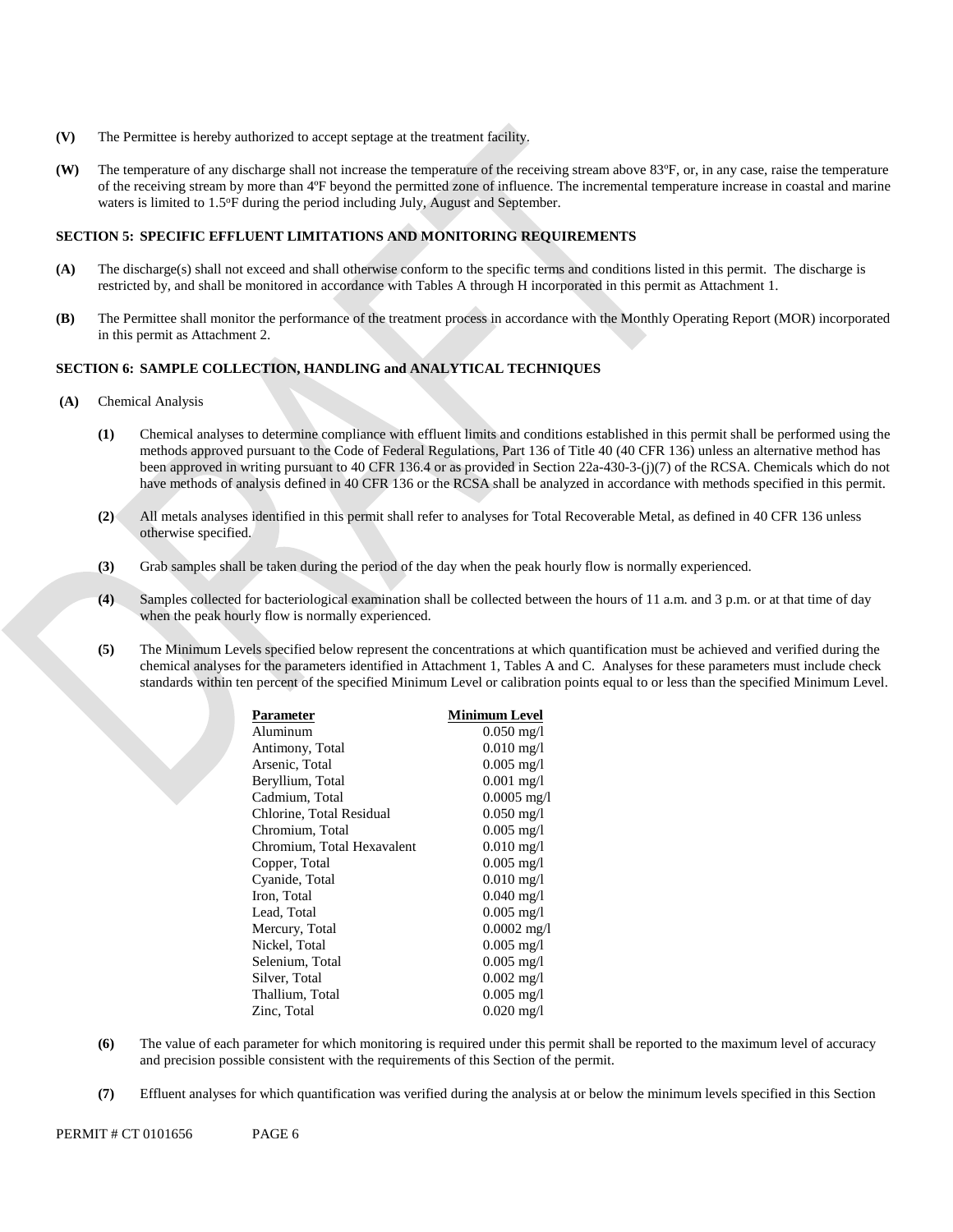and which indicate that a parameter was not detected shall be reported as "less than x" where 'x' is the numerical value equivalent to the analytical method detection limit for that analysis.

- **(8)** Results of effluent analyses which indicate that a parameter was not present at a concentration greater than or equal to the Minimum Level specified for that analysis shall be considered equivalent to zero (0.0) for purposes of determining compliance with effluent limitations or conditions specified in this permit.
- **(B)** Acute Aquatic Toxicity Test
	- **(1)** Samples for monitoring of Acute Aquatic Toxicity shall be collected and handled as prescribed in "Methods for Measuring the Acute Toxicity of Effluents and Receiving Waters to Freshwater and Marine Organisms" (EPA-821-R-02-012).
		- **(a)** Composite samples shall be chilled as they are collected. Grab samples shall be chilled immediately following collection. Samples shall be held at 0 - 6ºC until Acute Aquatic Toxicity testing is initiated.
		- **(b)** Effluent samples shall not be dechlorinated, filtered, or, modified in any way, prior to testing for Acute Aquatic Toxicity unless specifically approved in writing by the Commissioner for monitoring at this facility. Facilities with effluent dechlorination and/or filtration designed as part of the treatment process are not required to obtain approval from the Commissioner.
		- **(c)** Samples shall be taken at the final effluent for Acute Aquatic Toxicity unless otherwise approved in writing by the Commissioner for monitoring at this facility.
		- **(d)** Chemical analyses of the parameters identified in Attachment 1, Table C shall be conducted on an aliquot of the same sample tested for Acute Aquatic Toxicity.
			- **(i)** At a minimum, pH, salinity, total alkalinity, total hardness, and total residual chlorine shall be measured in the effluent sample and, during Acute Aquatic Toxicity tests, in the highest concentration of the test and in the dilution (control) water at the beginning of the test and at test termination. If total residual chlorine is not detected at test initiation, it does not need to be measured at test termination. Dissolved oxygen, pH, and temperature shall be measured in the control and all test concentrations at the beginning of the test, daily thereafter, and at test termination. Salinity shall be measured in each test concentration at the beginning of the test and at test termination.
		- **(e)** Tests for Acute Aquatic Toxicity shall be initiated within 36 hours of sample collection.
	- **(2)** Monitoring for Acute Aquatic Toxicity to determine compliance with the permit condition on Acute Aquatic Toxicity (invertebrate) shall be conducted for 48 hours utilizing neonatal (less than 24 hours old) *Daphnia pulex*.
	- **(3)** Monitoring for Acute Aquatic Toxicity to determine compliance with the permit condition on Acute Aquatic Toxicity (vertebrate) shall be conducted for 48 hours utilizing larval (1 to 14-day old with no more than 24 hours range in age) *Pimephales promelas*.
	- **(4)** Tests for Acute Aquatic Toxicity shall be conducted as prescribed for static non-renewal acute tests in "Methods for measuring the Acute Aquatic Toxicity of Effluents and Receiving Waters to Freshwater and Marine Organisms" (EPA/821-R-02-012), except as specified below.
		- **(a)** For Acute Aquatic Toxicity limits, and for monitoring only conditions, expressed as a NOAEL value, Pass/Fail (single concentration) tests shall be conducted at a specified Critical Test Concentration (CTC) equal to the Aquatic Toxicity limit, (100% in the case of monitoring only conditions), as prescribed in Section  $22a-430-3(j)(7)(A)(i)$  of the RCSA.
		- **(b)** Organisms shall not be fed during the tests.
		- **(c)** Synthetic freshwater prepared with deionized water adjusted to a hardness of 50±5 mg/L as CaCO3 shall be used as dilution water in the tests.
		- **(d)** Copper nitrate shall be used as the reference toxicant.
	- **(5)** For limits expressed as NOAEL = 100%, compliance shall be demonstrated when the results of a valid pass/fail Acute Aquatic Toxicity Test indicate 90% or greater survival in the effluent sample at the CTC (100%).

### **SECTION 7: RECORDING AND REPORTING REQUIREMENTS**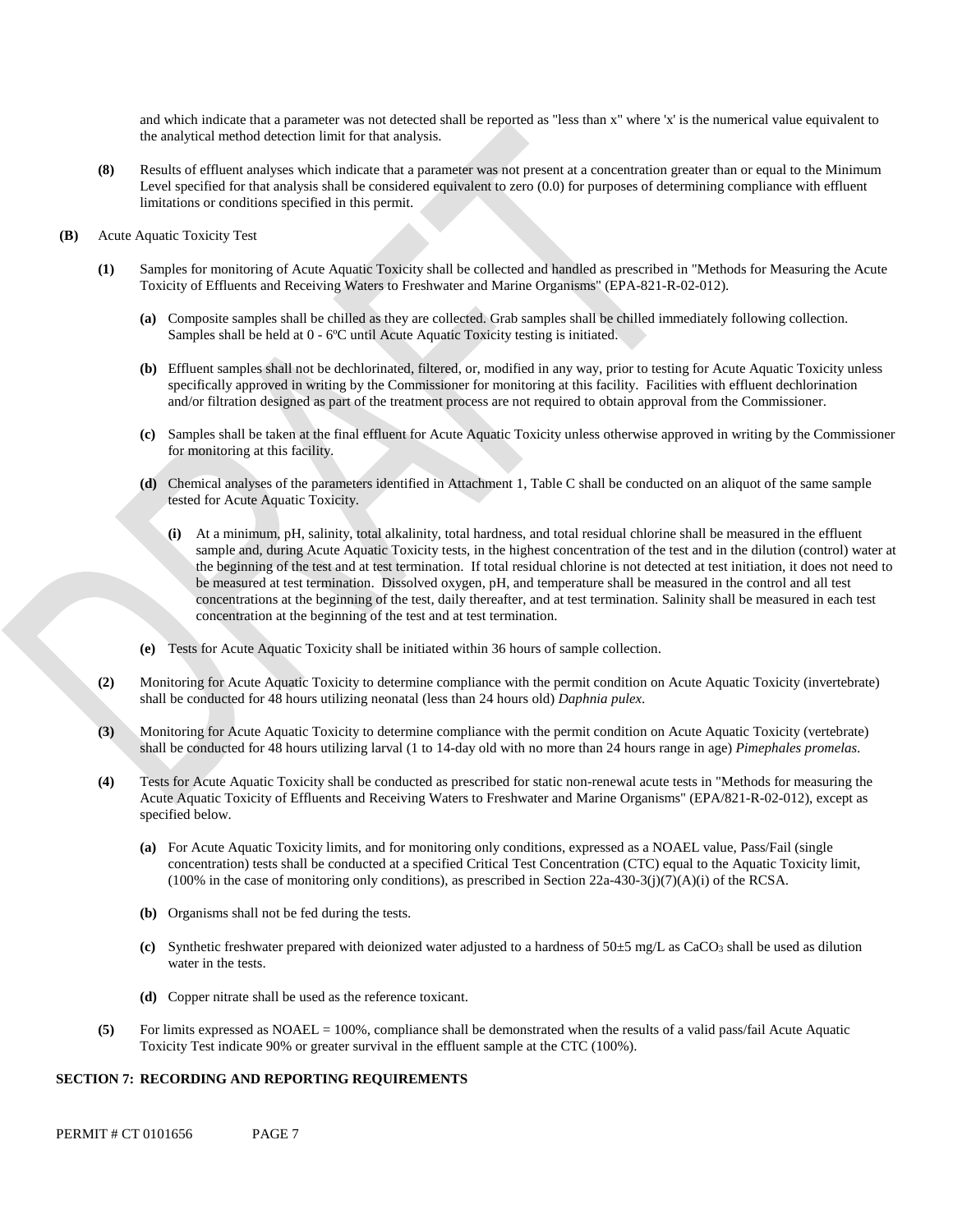- **(A)** The Permittee and/or the Signatory Authority shall continue to report the results of chemical analyses and any aquatic toxicity test required above in Section 5 and the referenced Attachment 1 by electronic submission of DMRs under this permit to the Department using NetDMR in satisfaction of the DMR submission requirement of this permit. The report shall include a detailed explanation of any violations of the limitations specified. DMRs shall be submitted electronically to the Department no later than the 15th day of the month following the month in which samples are collected.
	- **(1)** For composite samples, from other than automatic samplers, the instantaneous flow and the time of each aliquot sample collection shall be recorded and maintained at the POTW.
- **(B)** Complete and accurate test data, including percent survival of test organisms in each replicate test chamber,  $LC_{50}$  values and 95% confidence intervals for definitive test protocols, and all supporting chemical/physical measurements performed in association with any aquatic toxicity test, shall be entered on the Aquatic Toxicity Monitoring Report form (ATMR) and sent to the Bureau of Water Protection and Land Reuse at the address specified below by the 15th day of the month following the month in which samples are collected:

ATTN: Municipal Wastewater Monitoring Coordinator Connecticut Department of Energy and Environmental Protection Bureau of Water Protection and Land Reuse Water Planning and Management Division 79 Elm Street Hartford, Connecticut 06106-5127

**(C)** The results of the process monitoring required above in Section 5 shall be entered on the Monthly Operating Report (MOR) form, included herein as Attachment 2, and reported to the Bureau of Water Protection and Land Reuse. The MOR report shall also be accompanied by a detailed explanation of any violations of the limitations specified. The MOR must be received at the address specified above in Section 7 (B) of this permit by the 15th day of the month following the month in which the data and samples are collected.

## **SECTION 8: RECORDING AND REPORTING OF VIOLATIONS, ADDITIONAL TESTING REQUIREMENTS, BYPASSES, MECHANICAL FAILURES, AND MONITORING EQUIPMENT FAILURES**

- **(A)** If any Acute Aquatic Toxicity sample analysis indicates toxicity, or that the test was invalid, an additional sample of the effluent shall be collected and tested for Acute Aquatic Toxicity and associated chemical parameters, as described above in Section 5 and Section 6, and the results reported to the Bureau of Water Protection and Land Reuse (Attn: Aquatic Toxicity) via the ATMR form (see Section 7 (B)) within 30 days of the previous test. These test results shall also be reported on the next month's DMR report pursuant to Section 7 (A). The results of all toxicity tests and associated chemical parameters, valid and invalid, shall be reported.
- **(B)** If any two consecutive Acute Aquatic Toxicity test results or any three Acute Aquatic Toxicity test results in a twelve month period indicates toxicity, the Permittee shall immediately take all reasonable steps to eliminate toxicity wherever possible and shall submit a report, to the Bureau of Water Protection and Land Reuse (Attn: Aquatic Toxicity), for the review and written approval of the Commissioner in accordance with Section 22a-430-3(j)(10)(c) of the RCSA describing proposed steps to eliminate the toxic impact of the discharge on the receiving water body. Such a report shall include a proposed time schedule to accomplish toxicity reduction and the Permittee shall comply with any schedule approved by the Commissioner.
- **(C)** Sewage Right-to-Know Bypass Reporting.
	- **(1)** Section 22a-430-3(k) of the RCSA shall apply in all instances of bypass including a bypass of the treatment plant or a component of the sewage collection system planned during required maintenance. The Department of Energy and Environmental Protection, Bureau of Water Protection and Land Reuse, Water Planning and Management Division, Municipal Wastewater, the Department of Public Health, Water Supply Section and Recreation Section, and the local Director of Health shall be notified within 2 hours of the Permittee learning of the event via online reporting in a format approved by the Commissioner. A final incident report shall be submitted to the Department of Energy and Environmental Protection, Bureau of Water Protection and Land Reuse, Water Planning and Management Division, Municipal Wastewater within five days of the Permittee learning of each occurrence of a discharge or bypass of untreated or partially treated sewage via online reporting in a format approved by the Commissioner.

If the online reporting system is nonfunctional, then the Permittee shall notify DEEP via telephone during normal business hours (8:30 a.m. to 4:30 p.m. Monday through Friday) at (860) 424-3704 or after hours to the DEEP Emergency Response Unit at (860) 424-3338 and the Department of Public Health at (860) 509-8000 with the final incident report being submitted online.

**(2)** The Permittee must notify the Department of Agriculture/Aquaculture Bureau within 2 hours of the Permittee learning of the event by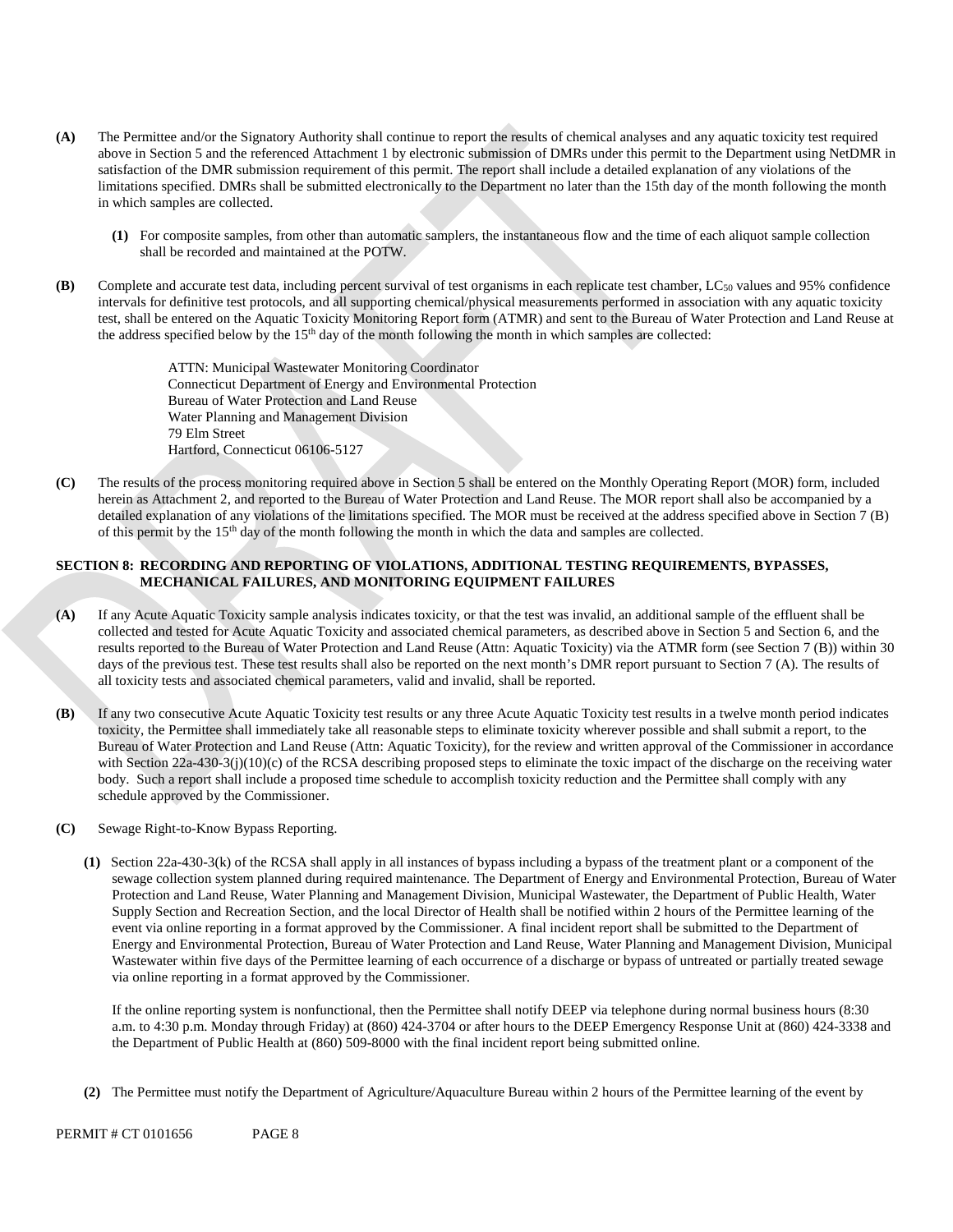telephone at (203) 209-4023 of each occurrence of an emergency diversion or by-pass of untreated or partially treated sewage or the failure of any major component of the treatment facilities which the Permittee may have reason to believe would result in an effluent violation. Notification must be made during evening, weekend and holiday hours in addition to regular business hours.

- **(D)** Section 22a-430-3(j) 11 (D) of the RCSA shall apply in the event of any noncompliance with a maximum daily limit and/or any noncompliance that is greater than two times any permit limit. The Permittee shall notify in the same manner as in paragraph C (1) of this Section, the Department of Energy and Environmental Protection, Bureau of Water Protection and Land Reuse, Water Planning and Management Division, Municipal Wastewater Section except, if the online reporting system is nonfunctional and the noncompliance occurs outside normal working hours (8:30 a.m. to 4:30 p.m. Monday through Friday) the Permittee may wait to make the verbal report until 10:30 am of the next business day after learning of the noncompliance.
- **(E)** Section 22a-430-3(j) 8 of the RCSA shall apply in all instances of monitoring equipment failures that prevent meeting the requirements in this permit. In the event of any such failure of the monitoring equipment including, but not limited to, loss of refrigeration for an autosampler or lab refrigerator or loss of flow proportion sampling ability, the Permittee shall notify in the same manner as in paragraph C (1) of this Section, the Department of Energy and Environmental Protection, Bureau of Water Protection and Land Reuse, Water Planning and Management Division, Municipal Wastewater Section except, if the online reporting system is nonfunctional and the failure occurs outside normal working hours (8:30 a.m. to 4:30 p.m. Monday through Friday) the Permittee may wait to make the verbal report until 10:30 am of the next business day after learning of the failure.
- **(F)** In addition to the reporting requirements contained in Section 22a-430-3(i), (j), and (k) of the Regulations of Connecticut State Agencies, the Permittee shall notify in the same manner as in paragraph C (1) of this Section, the Department of Energy and Environmental Protection, Bureau of Water Protection and Land Reuse, Water Planning and Management Division, Municipal Wastewater concerning the failure of any major component of the treatment facilities which the Permittee may have reason to believe would result in an effluent violation.

This permit is hereby issued on

\_\_\_\_\_\_\_\_\_\_\_\_\_\_\_\_\_\_\_\_\_\_\_\_\_\_\_\_ Brian Thompson Acting Bureau Chief Bureau of Water Protection and Land Reuse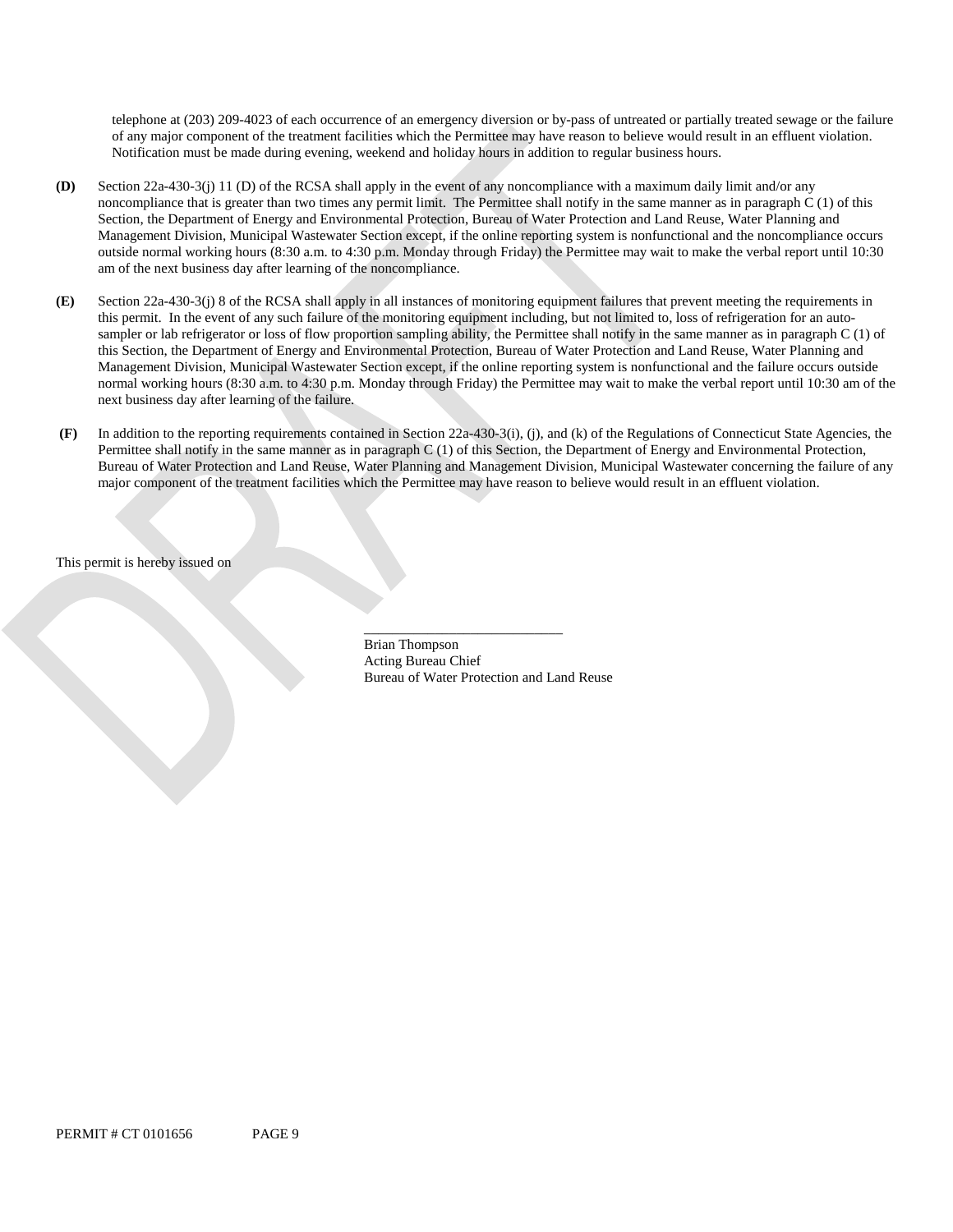# ATTACHMENT 1

Tables A through H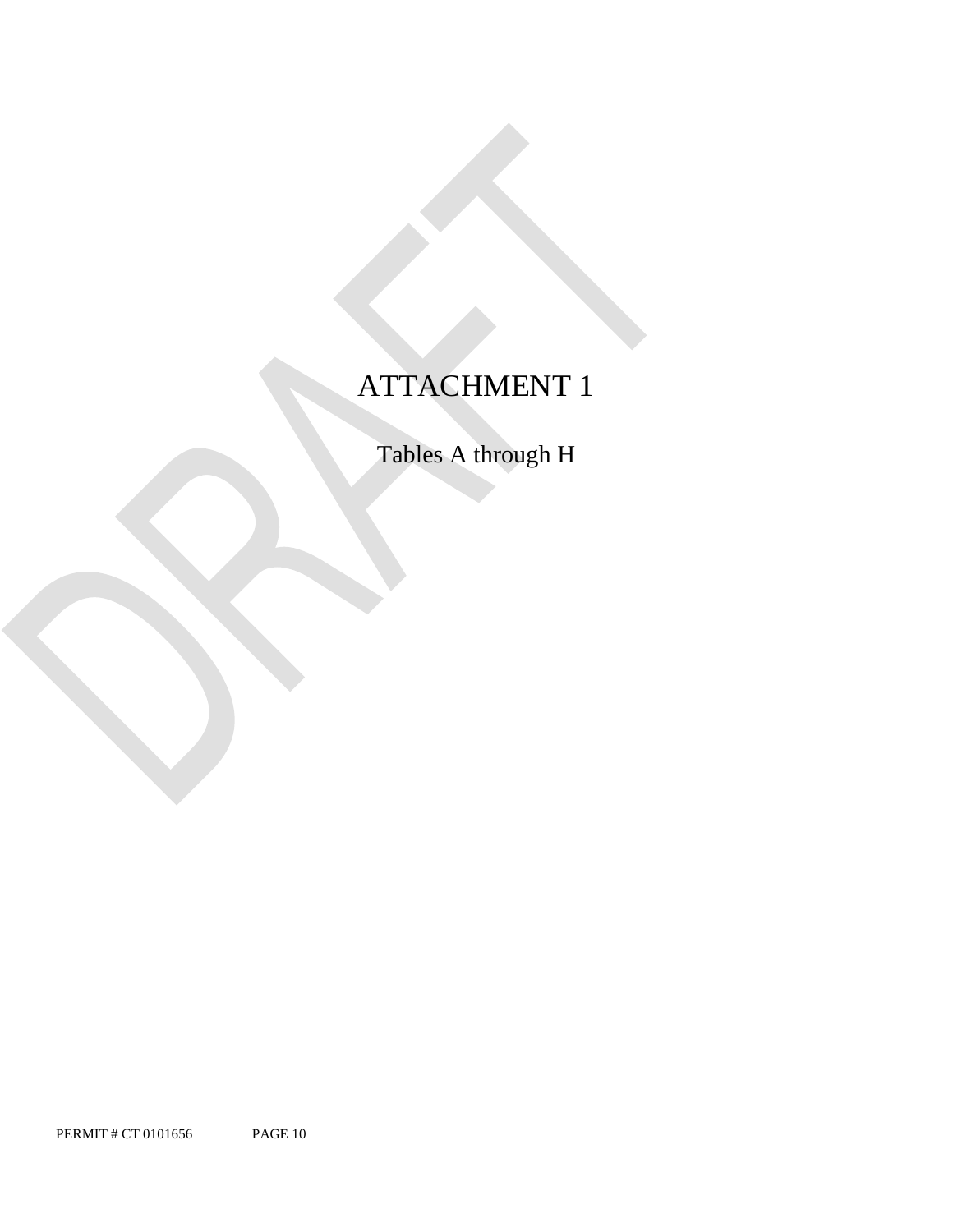# **TABLE A**

| Discharge Serial Number (DSN): 001-1                                     |                                                                  |                                    |                                         |                                   | Monitoring Location: 1                      |                                                                    |                                           |                              |                              |                                            |
|--------------------------------------------------------------------------|------------------------------------------------------------------|------------------------------------|-----------------------------------------|-----------------------------------|---------------------------------------------|--------------------------------------------------------------------|-------------------------------------------|------------------------------|------------------------------|--------------------------------------------|
| <b>Wastewater Description: Sanitary Sewage</b>                           |                                                                  |                                    |                                         |                                   |                                             |                                                                    |                                           |                              |                              |                                            |
| Monitoring Location Description: Final Effluent                          |                                                                  |                                    |                                         |                                   |                                             |                                                                    |                                           |                              |                              |                                            |
| Allocated Zone of Influence (ZOI): 289 cfs                               |                                                                  |                                    |                                         |                                   | In-stream Waste Concentration (IWC): 4.21 % |                                                                    |                                           |                              |                              |                                            |
|                                                                          |                                                                  |                                    |                                         | <b>FLOW/TIME BASED MONITORING</b> |                                             |                                                                    | <b>INSTANTANEOUS</b><br><b>MONITORING</b> |                              | <b>REPORT</b><br><b>FORM</b> | Minimum<br>Level                           |
| <b>PARAMETER</b>                                                         | <b>Units</b>                                                     | Average<br><b>Monthly</b><br>Limit | <b>Maximum</b><br><b>Daily</b><br>Limit | <b>Sample</b><br>Freq.            | <b>Sample</b><br>type                       | <b>Instantaneous</b><br>Limit or<br>Required<br>$\textbf{Range}^3$ | <b>Sample</b><br>Freq.                    | <b>Sample</b><br><b>Type</b> |                              | <b>Analysis</b><br>See<br><b>Section 6</b> |
| Alkalinity                                                               | mg/1                                                             | NA                                 | NA                                      | <b>NR</b>                         | <b>NA</b>                                   | ------                                                             | Monthly                                   | Grab                         | <b>MOR</b>                   |                                            |
| Biochemical Oxygen Demand (5 day) <sup>1</sup> , See remarks D<br>and E. | mg/l                                                             | $30\,$                             | 50                                      | $3$ /week                         | Daily Composite                             | <b>NA</b>                                                          | <b>NR</b>                                 | <b>NA</b>                    | <b>DMR/MOR</b>               |                                            |
| Fecal coliform                                                           | Colonies<br>per100 ml                                            | <b>NA</b>                          | NA                                      | <b>NR</b>                         | <b>NA</b>                                   | see remark (B)                                                     | $3$ /week                                 | Grab                         | <b>DMR/MOR</b>               |                                            |
| Fecal coliform                                                           | Percent of<br>samples<br>exceeding 260<br>colonies per 100<br>ml | NA                                 | <b>NA</b>                               | <b>NR</b>                         | NA                                          | $\leq10$                                                           | $3$ /week                                 | Grab                         | <b>DMR/MOR</b>               |                                            |
| Enterococci, see remark (C) below                                        | Colonies<br>per100 ml                                            | <b>NA</b>                          | NA                                      | <b>NR</b>                         | NA                                          | 500                                                                | $3$ /week                                 | Grab                         | <b>DMR/MOR</b>               |                                            |
| Flow                                                                     | <b>MGD</b>                                                       | ------                             | $- - - - - -$                           | $\mbox{Continuous}^2$             | Average Daily<br>Flow                       | <b>NA</b>                                                          | NR                                        | <b>NA</b>                    | <b>DMR/MOR</b>               |                                            |
| Nitrogen, Ammonia (total as N)                                           | mg/1                                                             | NA                                 | ------                                  | Monthly                           | Daily Composite                             | <b>NA</b>                                                          | <b>NR</b>                                 | <b>NA</b>                    | <b>MOR</b>                   |                                            |
| Nitrogen, Nitrate (total as N)                                           | mg/1                                                             | NA                                 | ------                                  | Monthly                           | Daily Composite                             | <b>NA</b>                                                          | NR                                        | NA                           | <b>MOR</b>                   |                                            |
| Nitrogen, Nitrite (total as N)                                           | mg/l                                                             | NA                                 | $-----1$                                | Monthly                           | Daily Composite                             | <b>NA</b>                                                          | NR                                        | NA                           | <b>MOR</b>                   |                                            |
| Nitrogen, Total Kjeldahl                                                 | mg/1                                                             | NA                                 | ------                                  | Monthly                           | Daily Composite                             | <b>NA</b>                                                          | <b>NR</b>                                 | <b>NA</b>                    | <b>MOR</b>                   |                                            |
| Nitrogen, Total                                                          | mg/1                                                             | NA                                 | ------                                  | Monthly                           | Daily Composite                             | <b>NA</b>                                                          | <b>NR</b>                                 | NA                           | <b>MOR</b>                   |                                            |
| Nitrogen, Total                                                          | lbs/day                                                          | NA                                 | ------                                  | Monthly                           | Daily Composite                             | NA                                                                 | $\rm NR$                                  | <b>NA</b>                    | <b>MOR</b>                   |                                            |
| Oxygen, Dissolved                                                        | mg/1                                                             | NA                                 | NA                                      | <b>NR</b>                         | NA                                          | $- - - - - -$                                                      | Work Day                                  | Grab                         | <b>MOR</b>                   |                                            |
| pH                                                                       | S.U.                                                             | NA                                 | NA                                      | NR                                | NA                                          | $6 - 9$                                                            | Work Day                                  | Grab                         | <b>DMR/MOR</b>               |                                            |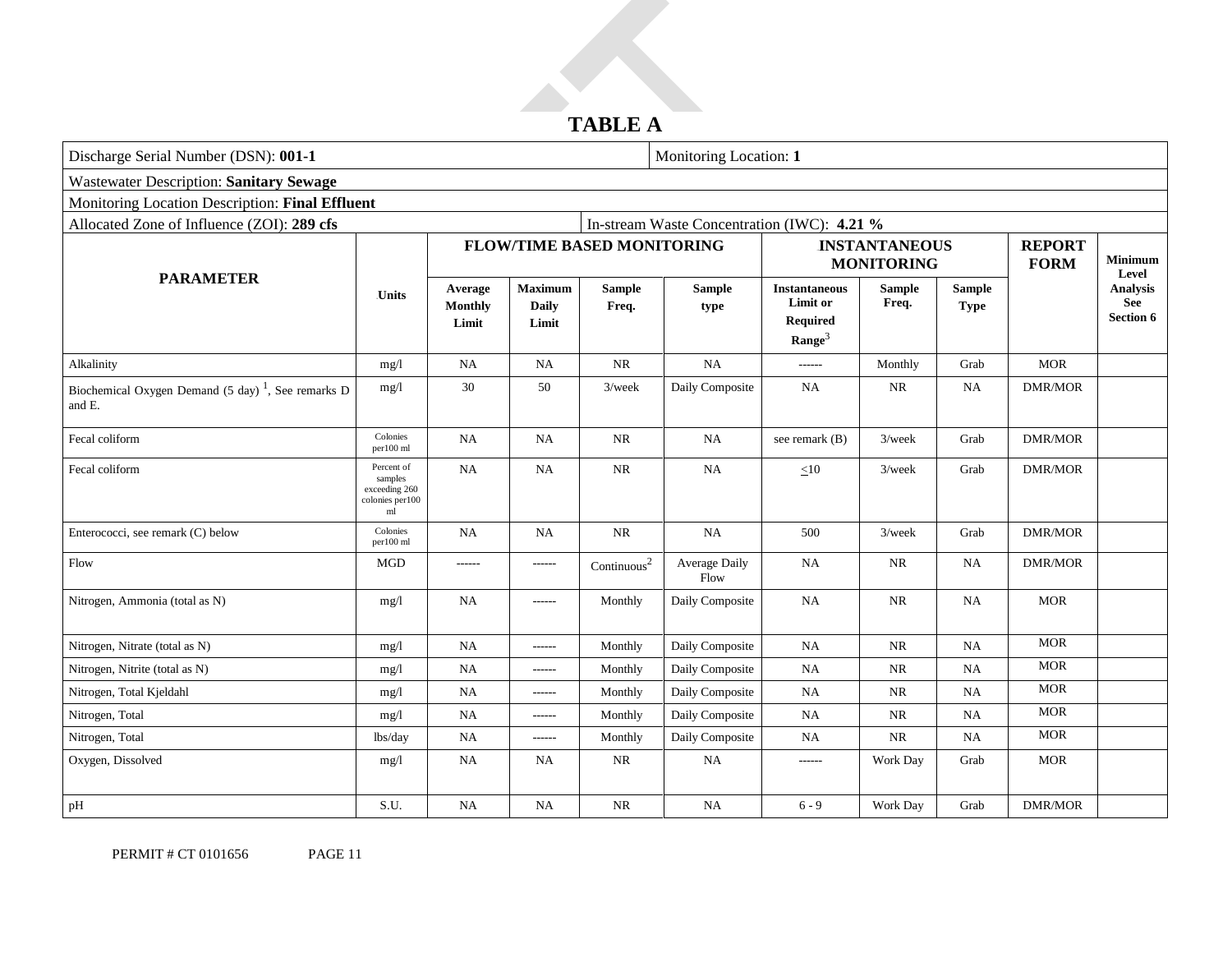| Phosphate, Ortho                                            | mg/1                                     | NA        | $- - - - - -$ | Monthly   | Daily Composite | <b>NA</b>     | <b>NR</b>       | <b>NA</b> | MOR        |        |
|-------------------------------------------------------------|------------------------------------------|-----------|---------------|-----------|-----------------|---------------|-----------------|-----------|------------|--------|
| Phosphorus, Total                                           | mg/1                                     | <b>NA</b> | $- - - - - -$ | Monthly   | Daily Composite | <b>NA</b>     | NR              | <b>NA</b> | DMR/MOR    | $\ast$ |
| Solids, Settleable                                          | m1/1                                     | <b>NA</b> | <b>NA</b>     | NR        | <b>NA</b>       | $- - - - - -$ | <b>Work Day</b> | Grab      | <b>MOR</b> |        |
| Solids, Total Suspended <sup>1</sup> , See remarks D and E. | mg/1                                     | 30        | 50            | $3$ /week | Daily Composite | <b>NA</b>     | NA              | <b>NA</b> | DMR/MOR    |        |
| Temperature                                                 | $\mathrm{P}_{\mathrm{F}}$                | <b>NA</b> | <b>NA</b>     | <b>NR</b> | <b>NA</b>       | $- - - - - -$ | Work Day        | Grab      | <b>MOR</b> |        |
| Turbidity                                                   | <b>NTU</b>                               | <b>NA</b> | <b>NA</b>     | NR        | <b>NA</b>       | $- - - - - -$ | <b>Work Day</b> | Grab      | <b>MOR</b> |        |
| UV Dose, See remark A                                       | $mW$ , s/cm <sup><math>\sim</math></sup> | <b>NA</b> | <b>NA</b>     | <b>NR</b> | <b>NA</b>       | $\geq 30.0$   | 4/Work Day      | Grab      | DMR /MOR   |        |
| UV Transmittance, See remark A                              | %                                        | <b>NA</b> | <b>NA</b>     | <b>NR</b> | <b>NA</b>       | ------        | 4/Work Day      | Grab      | <b>MOR</b> |        |

#### 6B**TABLE A – CONDITIONS**

**Footnotes: 1** The discharge shall not exceed an average monthly 30 mg/l or a maximum daily 50 mg/l.

<sup>2</sup> The Permittee shall record and report on the monthly operating report the minimum, maximum and total flow for each day of discharge and the average daily flow for each sampling month. The Permittee shall report, on the discharge monitoring report, the average daily flow and maximum daily flow for each sampling month.

**<sup>3</sup>**The instantaneous limits in this column are maximum limit except for UV Dose which is a minimum limit.

#### **Remarks:**

**(A)** Ultraviolet disinfection shall be utilized year – round.

**(B)** The geometric mean of the Fecal coliform bacteria values for the effluent samples collected in a period of a calendar month shall not exceed 88 per 100 milliliters.

**(C)** The geometric mean of the Enterococci bacteria values for the effluent samples collected in a period of a calendar month shall not exceed 35 per 100 milliliters.

**(D)** The Average Weekly discharge Limitation for BOD5 and Total Suspended Solids shall be 1.5 times the Average Monthly Limit listed above.

**(E)** In addition to the discharge limits included herein, the following conditions shall apply:

- **(i)** Biochemical Oxygen Demand shall not exceed 50 mg/l on a 6 consecutive hour average.
- **(ii)** Total Suspended Solids content shall not exceed 50 mg/l on a 6 consecutive hour average.
- **(iii)** Fecal Coliform content shall not exceed:
	- **(a)** 800 per 100 ml on a 6 consecutive hour geometric mean.
	- **(b)** No sample may contain more than 2,400 per 100 ml.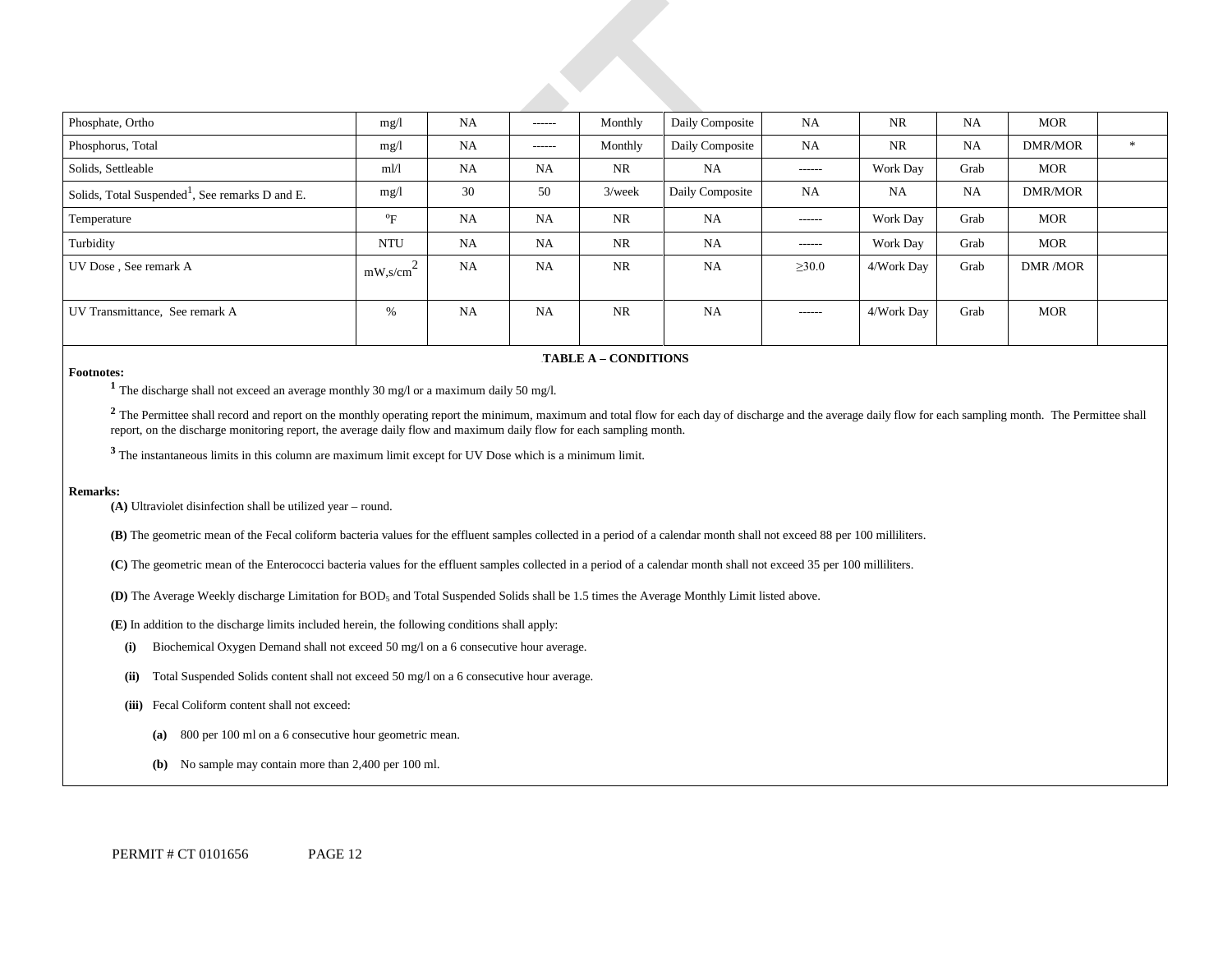

| Discharge Serial Number (DSN): 001-1                           |                    |  |                                      | Monitoring Location: K                     |                         |                              |
|----------------------------------------------------------------|--------------------|--|--------------------------------------|--------------------------------------------|-------------------------|------------------------------|
| <b>Wastewater Description: Sanitary Sewage</b>                 |                    |  |                                      |                                            |                         |                              |
| Monitoring Location Description: Final Effluent                |                    |  |                                      |                                            |                         |                              |
| Allocated Zone of Influence (ZOI): 289cfs                      |                    |  |                                      | In-stream Waste Concentration (IWC): 4.21% |                         |                              |
|                                                                |                    |  |                                      | <b>FLOW/TIME BASED MONITORING</b>          |                         | <b>REPORT</b><br><b>FORM</b> |
| <b>PARAMETER</b>                                               | <b>Units</b>       |  | Average<br>Monthly<br><b>Minimum</b> | <b>Sample</b><br>Freq.                     | <b>Sample</b><br>type   |                              |
| Biochemical Oxygen Demand (5 day) Percent Removal <sup>1</sup> | $%$ of<br>Influent |  | 85                                   | $3$ /week                                  | Calculated <sup>2</sup> | <b>DMR</b>                   |
| Solids, Total Suspended Percent Removal <sup>1</sup>           | $%$ of<br>Influent |  | 85                                   | $3$ /week                                  | Calculated <sup>2</sup> | <b>DMR</b>                   |
| <b>TABLE B – CONDITIONS</b>                                    |                    |  |                                      |                                            |                         |                              |

**Footnotes:** <sup>1</sup> The discharge shall be less than or equal to 15% of the average monthly influent BOD5 and total suspended solids (Table E, Monitoring Location G).

<sup>2</sup> Calculated based on the average monthly results described in Table A. Removal efficiency =  $\frac{\ln{4.80 \text{D}}}{\ln{4.80 \text{D}} \cdot \ln{4.80 \text{D}}} \times 100$ Inf.BOD or TSS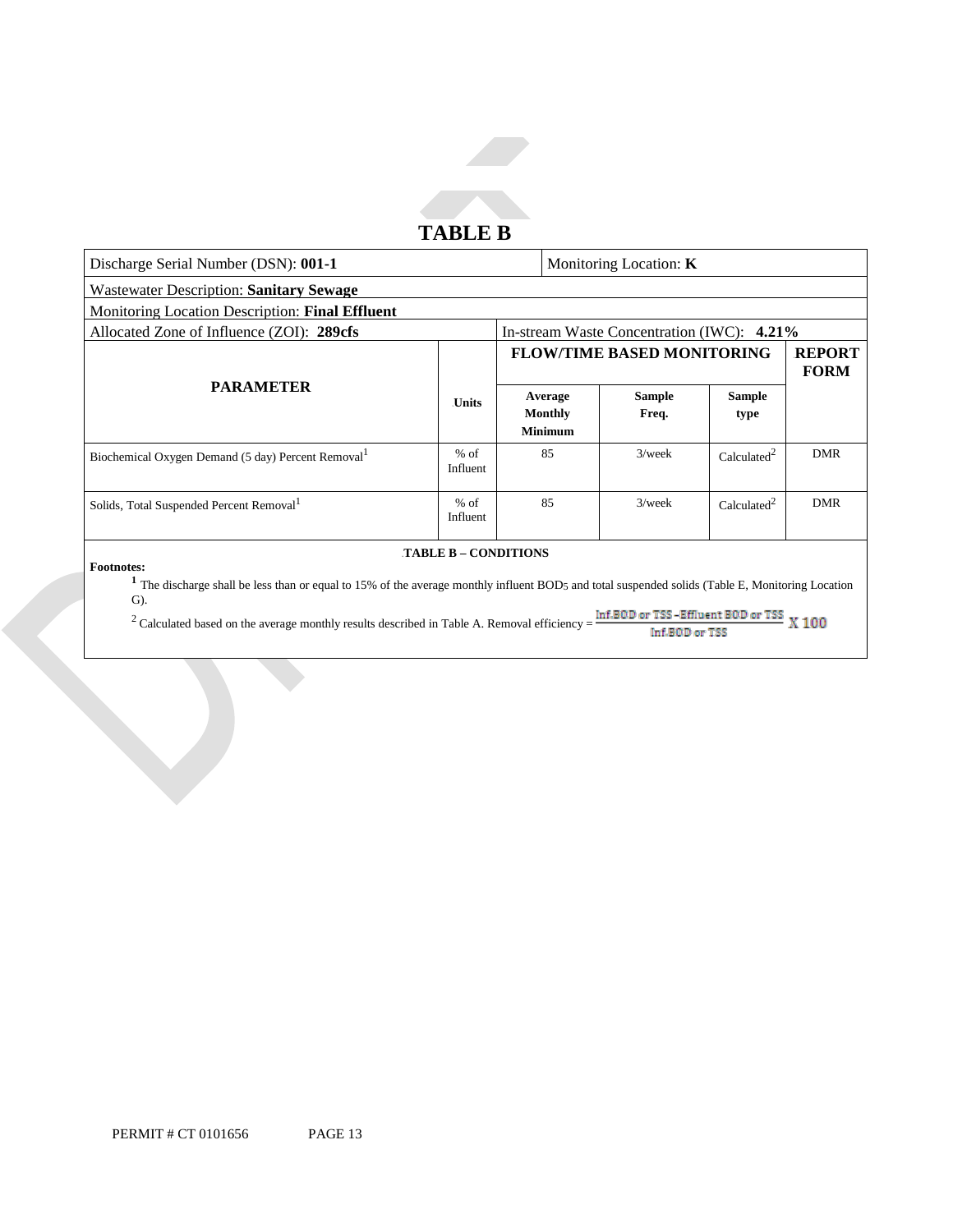## **TABLE C**

| Discharge Serial Number (DSN): 001-1                                   |               | Monitoring Location: T           |                                     |                                             |                          |                                                          |  |
|------------------------------------------------------------------------|---------------|----------------------------------|-------------------------------------|---------------------------------------------|--------------------------|----------------------------------------------------------|--|
| Wastewater Description: Sanitary Sewage                                |               |                                  |                                     |                                             |                          |                                                          |  |
| Monitoring Location Description: Final Effluent after completion of UV |               |                                  |                                     |                                             |                          |                                                          |  |
| Allocated Zone of Influence (ZOI): 289 cfs                             |               |                                  |                                     | In-stream Waste Concentration (IWC): 4.21 % |                          |                                                          |  |
| <b>PARAMETER</b>                                                       | Units         | <b>Maximum</b><br>Daily<br>Limit | <b>Sampling</b><br><b>Frequency</b> | <b>Sample</b><br><b>Type</b>                | <b>Reporting</b><br>form | <b>Minimum</b><br><b>Level Analysis</b><br>See Section 6 |  |
| Aluminum, Total                                                        | mg/1          | $-----1$                         | Quarterly                           | Daily Composite                             | <b>ATMR</b>              | ×                                                        |  |
| Antimony, Total                                                        | mg/1          | ------                           | Quarterly                           | Daily Composite                             | <b>ATMR</b>              | *                                                        |  |
| NOAEL Static 48Hr Acute D. Pulex <sup>1</sup>                          | %<br>survival | $NOAEL=100%$                     | Quarterly                           | Daily Composite                             | <b>ATMR/DMR</b>          |                                                          |  |
| NOAEL Static 48Hr Acute Pimephales <sup>1</sup>                        | %<br>survival | NOAEL=100%                       | Quarterly                           | Daily Composite                             | <b>ATMR/DMR</b>          |                                                          |  |
| Arsenic, Total                                                         | mg/1          | $- - - - - -$                    | Quarterly                           | Daily Composite                             | <b>ATMR</b>              | $\frac{d\mathbf{r}}{dt}$                                 |  |
| Beryllium, Total                                                       | mg/1          |                                  | Quarterly                           | Daily Composite                             | <b>ATMR</b>              | $\frac{d\mathbf{r}}{d\mathbf{r}}$                        |  |
| BOD <sub>5</sub>                                                       | mg/1          | $- - - - - -$                    | Quarterly                           | Daily Composite                             | <b>ATMR</b>              |                                                          |  |
| Cadmium, Total                                                         | mg/1          | ------                           | Quarterly                           | Daily Composite                             | <b>ATMR</b>              | $\frac{1}{2}$                                            |  |
| Chromium, Hexavalent                                                   | mg/l          | ------                           | Quarterly                           | Daily Composite                             | <b>ATMR</b>              | *                                                        |  |
| Chromium, Total                                                        | mg/1          |                                  | Quarterly                           | Daily Composite                             | <b>ATMR</b>              | $\frac{1}{2}$                                            |  |
| Chlorine, Total Residual                                               | mg/1          |                                  | Quarterly                           | Daily Composite                             | <b>ATMR</b>              | $\frac{d\mathbf{r}}{dt}$                                 |  |
| Copper, Total                                                          | mg/1          |                                  | Quarterly                           | Daily Composite                             | <b>ATMR</b>              | $\frac{1}{2}$                                            |  |
| Cyanide, Amenable                                                      | mg/1          |                                  | Quarterly                           | Daily Composite                             | <b>ATMR</b>              |                                                          |  |
| Cyanide, Total                                                         | mg/1          |                                  | Quarterly                           | Daily Composite                             | <b>ATMR</b>              | $\frac{d\mathbf{r}}{d\mathbf{r}}$                        |  |
| Iron, Total                                                            | mg/1          |                                  | Quarterly                           | Daily Composite                             | ATMR                     | $\frac{d\mathbf{r}}{d\mathbf{r}}$                        |  |
| Lead, Total                                                            | mg/1          |                                  | Quarterly                           | Daily Composite                             | ATMR                     | $\frac{d\mathbf{r}}{d\mathbf{r}}$                        |  |
| Mercury, Total                                                         | mg/1          |                                  | Quarterly                           | Daily Composite                             | <b>ATMR</b>              | $\frac{d\mathbf{r}}{d\mathbf{r}}$                        |  |
| Nickel, Total                                                          | mg/1          |                                  | Quarterly                           | Daily Composite                             | ATMR                     | $\frac{d\mathbf{r}}{d\mathbf{r}}$                        |  |
| Nitrogen, Ammonia (total as N)                                         | mg/1          |                                  | Quarterly                           | Daily Composite                             | <b>ATMR</b>              |                                                          |  |
| Nitrogen, Nitrate, (total as N)                                        | mg/1          |                                  | Quarterly                           | Daily Composite                             | ATMR                     |                                                          |  |
| Nitrogen, Nitrite, (total as N)                                        | mg/1          | ------                           | Quarterly                           | Daily Composite                             | ATMR                     |                                                          |  |
| Phenols, Total                                                         | mg/1          |                                  | Quarterly                           | Daily Composite                             | ATMR                     |                                                          |  |
| Phosphorus, Total                                                      | mg/1          |                                  | Quarterly                           | Daily Composite                             | ATMR                     |                                                          |  |
| Selenium, Total                                                        | mg/1          | $- - - - - -$                    | Quarterly                           | Daily Composite                             | <b>ATMR</b>              | *                                                        |  |
| Silver, Total                                                          | mg/1          |                                  | Quarterly                           | Daily Composite                             | ATMR                     | *                                                        |  |
| Suspended Solids, Total                                                | mg/1          | ------                           | Quarterly                           | Daily Composite                             | <b>ATMR</b>              |                                                          |  |
| Thallium, Total                                                        | mg/1          |                                  | Quarterly                           | Daily Composite                             | <b>ATMR</b>              | ×,                                                       |  |
| Zinc, Total                                                            | mg/1          | $- - - - - -$                    | Quarterly                           | Daily Composite                             | ATMR                     | *.                                                       |  |
|                                                                        |               | <b>TADIRA</b>                    | $C\Lambda$ IDITI $\Lambda$ IC       |                                             |                          |                                                          |  |

**TABLE C - CONDITIONS** 

Remarks: <sup>1</sup>The results of the Toxicity Tests are recorded in % survival. The Permittee shall report % survival on the DMR based on criteria in Section 6(B) of this permit.

ATMR – Aquatic Toxicity Monitoring Report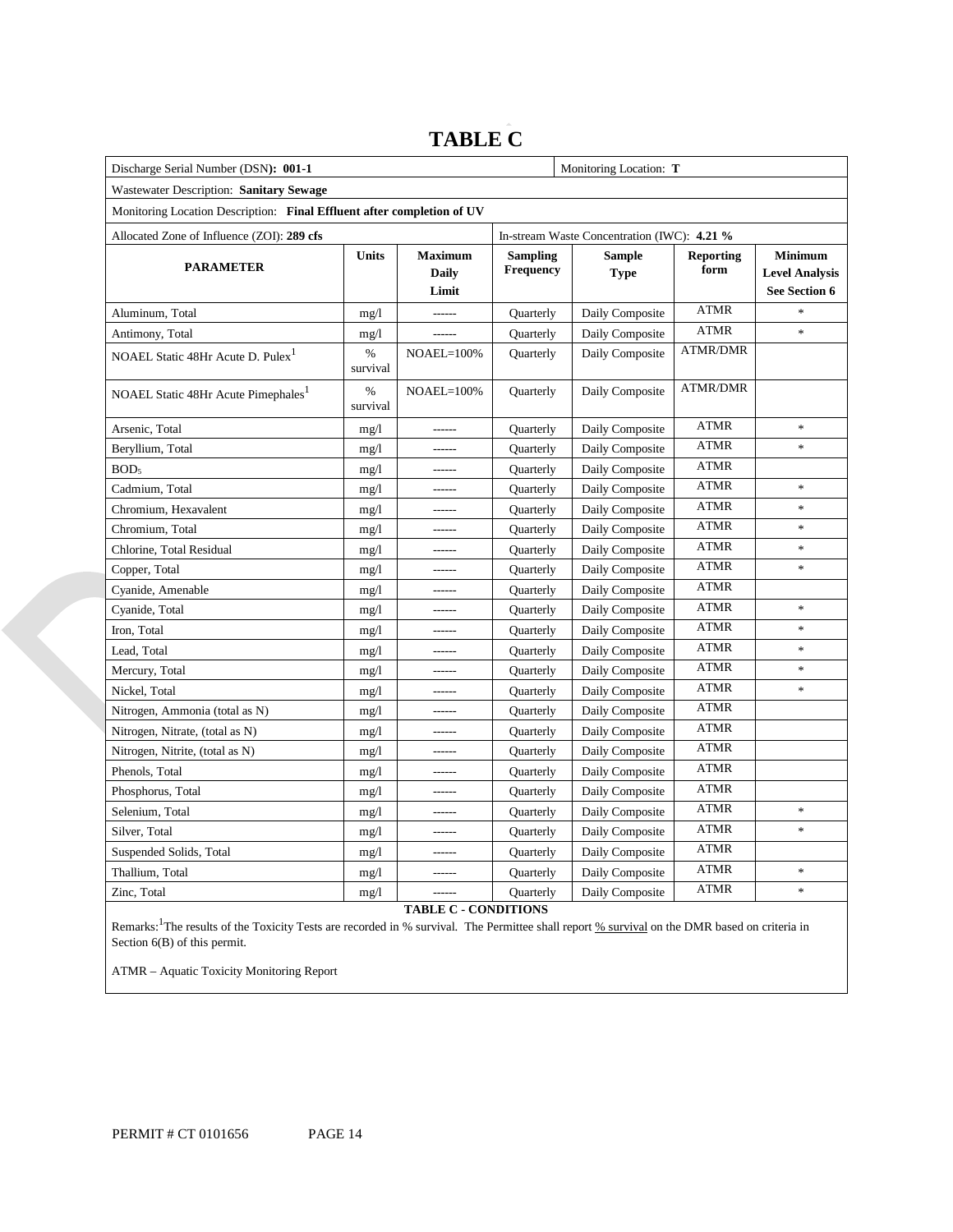## **TABLE D**

| Discharge Serial Number: 001-1                      |                             | Monitoring Location: N |                  |                                 |                  |
|-----------------------------------------------------|-----------------------------|------------------------|------------------|---------------------------------|------------------|
| Wastewater Description: Activated Sludge            |                             |                        |                  |                                 |                  |
| Monitoring Location Description: Each Aeration Unit |                             |                        |                  |                                 |                  |
| <b>REPORTING FORMAT</b>                             |                             |                        |                  | <b>INSTANTANEOUS MONITORING</b> | <b>REPORTING</b> |
| <b>PARAMETER</b>                                    |                             |                        | Sample Frequency | Sample Type                     | <b>FORM</b>      |
| Oxygen, Dissolved                                   | High & low for each WorkDay |                        | 4/WorkDay        | Grab                            | <b>MOR</b>       |
| Sludge Volume Index                                 | WorkDay                     |                        | WorkDay          | Grab                            | <b>MOR</b>       |
| Mixed Liquor Suspended Solids                       | WorkDay                     |                        | WorkDay          | Grab                            | <b>MOR</b>       |

## 17B**TABLE E**

| Discharge Serial Number: 001-1            |                                         |                                       |                                             | Monitoring Location: G                    |                            |                                 |                |  |  |
|-------------------------------------------|-----------------------------------------|---------------------------------------|---------------------------------------------|-------------------------------------------|----------------------------|---------------------------------|----------------|--|--|
|                                           | Wastewater Description: Sanitary Sewage |                                       |                                             |                                           |                            |                                 |                |  |  |
| Monitoring Location Description: Influent |                                         |                                       |                                             |                                           |                            |                                 |                |  |  |
| <b>PARAMETER</b>                          | <b>Units</b>                            | <b>DMR REPORTING</b><br><b>FORMAT</b> | <b>FLOW/TIME BASED</b><br><b>MONITORING</b> | <b>INSTANTANEOUS</b><br><b>MONITORING</b> |                            | <b>REPORTING</b><br><b>FORM</b> |                |  |  |
|                                           |                                         |                                       | <b>Sample</b><br><b>Frequency</b>           | Sample<br><b>Type</b>                     | Sample<br><b>Frequency</b> | <b>Sample</b><br><b>Type</b>    |                |  |  |
| Biochemical Oxygen Demand (5 day)         | mg/1                                    | Monthly average                       | $3$ /week                                   | Daily Composite                           | NA                         | <b>NA</b>                       | <b>DMR/MOR</b> |  |  |
| Nitrogen, Ammonia (total as N)            | mg/1                                    |                                       | Monthly                                     | Daily Composite                           | <b>NA</b>                  | <b>NA</b>                       | <b>MOR</b>     |  |  |
| Nitrogen, Nitrate (total as N)            | mg/l                                    |                                       | Monthly                                     | Daily Composite                           | NA                         | <b>NA</b>                       | <b>MOR</b>     |  |  |
| Nitrogen, Nitrite (total as N)            | mg/l                                    |                                       | Monthly                                     | Daily Composite                           | <b>NA</b>                  | <b>NA</b>                       | <b>MOR</b>     |  |  |
| Nitrogen, Total Kjeldahl                  | mg/l                                    |                                       | Monthly                                     | Daily Composite                           | NA                         | <b>NA</b>                       | <b>MOR</b>     |  |  |
| Nitrogen, Total                           | mg/l                                    |                                       | Monthly                                     | Daily Composite                           | NA                         | NA                              | <b>MOR</b>     |  |  |
| Phosphate, Ortho                          | mg/1                                    |                                       | Monthly                                     | Daily Composite                           | NA                         | <b>NA</b>                       | <b>MOR</b>     |  |  |
| Phosphorus, Total                         | mg/1                                    |                                       | Monthly                                     | Daily Composite                           | <b>NA</b>                  | <b>NA</b>                       | <b>MOR</b>     |  |  |
| pH                                        | S.U.                                    |                                       | <b>NA</b>                                   | <b>NA</b>                                 | Work Day                   | Grab                            | <b>MOR</b>     |  |  |
| Solids, Total Suspended                   | mg/1                                    | Monthly average                       | $3$ /week                                   | Daily Composite                           | NA                         | <b>NA</b>                       | <b>DMR/MOR</b> |  |  |
| Temperature                               | $\mathrm{P}$                            |                                       | <b>NA</b>                                   | <b>NA</b>                                 | Work Day                   | Grab                            | <b>MOR</b>     |  |  |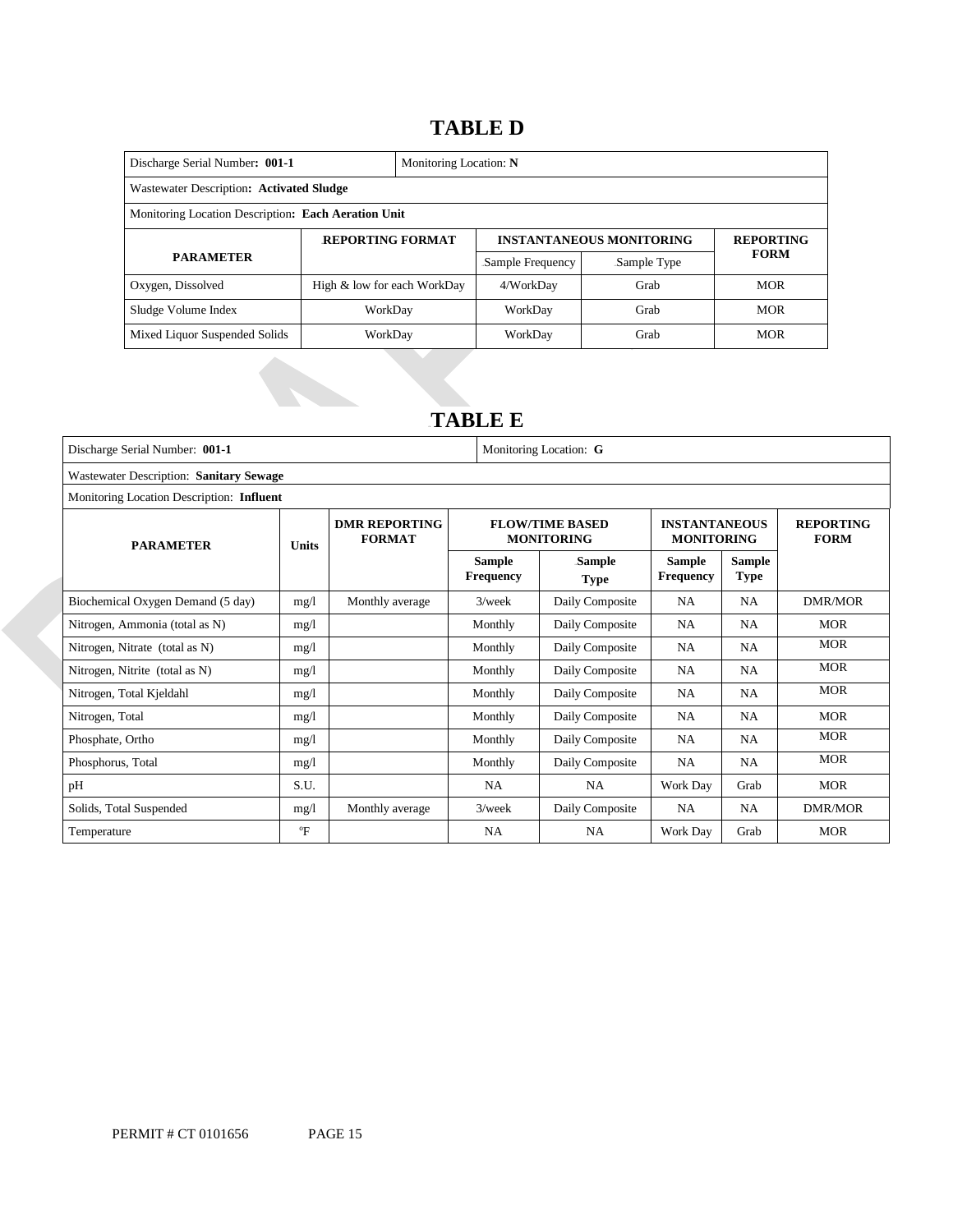## **TABLE F**

| Discharge Serial Number: 001-1<br>Monitoring Location: P              |                                          |                                   |                                             |                              |                                           |                                 |            |  |
|-----------------------------------------------------------------------|------------------------------------------|-----------------------------------|---------------------------------------------|------------------------------|-------------------------------------------|---------------------------------|------------|--|
|                                                                       | Wastewater Description: Primary Effluent |                                   |                                             |                              |                                           |                                 |            |  |
| Monitoring Location Description: Primary Sedimentation Basin Effluent |                                          |                                   |                                             |                              |                                           |                                 |            |  |
| <b>PARAMETER</b>                                                      | <b>Units</b>                             | <b>REPORTING</b><br><b>FORMAT</b> | <b>TIME/FLOW BASED</b><br><b>MONITORING</b> |                              | <b>INSTANTANEOUS</b><br><b>MONITORING</b> | <b>REPORTING</b><br><b>FORM</b> |            |  |
|                                                                       |                                          |                                   | <b>Sample</b><br><b>Frequency</b>           | <b>Sample</b><br><b>Type</b> | <b>Sample</b><br>Frequency                | Sample type                     |            |  |
| Alkalinity, Total                                                     | mg/1                                     |                                   | <b>NA</b>                                   | <b>NA</b>                    | Monthly                                   | Grab                            | <b>MOR</b> |  |
| Biochemical Oxygen Demand (5 day)                                     | mg/1                                     | Monthly average                   | Weekly                                      | Composite                    | <b>NA</b>                                 | <b>NA</b>                       | <b>MOR</b> |  |
| Nitrogen, Ammonia (total as N)                                        | mg/1                                     |                                   | Monthly                                     | Composite                    | <b>NA</b>                                 | <b>NA</b>                       | <b>MOR</b> |  |
| Nitrogen, Nitrate (total as N)                                        | mg/1                                     |                                   | Monthly                                     | Composite                    | <b>NA</b>                                 | NA.                             | <b>MOR</b> |  |
| Nitrogen, Nitrite (total as N)                                        | mg/1                                     |                                   | Monthly                                     | Composite                    | <b>NA</b>                                 | NA                              | <b>MOR</b> |  |
| Nitrogen, Total Kjeldahl                                              | mg/1                                     |                                   | Monthly                                     | Composite                    | <b>NA</b>                                 | NA                              | <b>MOR</b> |  |
| Nitrogen, Total                                                       | mg/1                                     |                                   | Monthly                                     | Composite                    | <b>NA</b>                                 | NA.                             | <b>MOR</b> |  |
| pH                                                                    | S.U.                                     |                                   | NA                                          | <b>NA</b>                    | Monthly                                   | Grab                            | <b>MOR</b> |  |
| Solids, Total Suspended                                               | mg/l                                     | Monthly average                   | Weekly                                      | Composite                    | NA                                        | NA                              | <b>MOR</b> |  |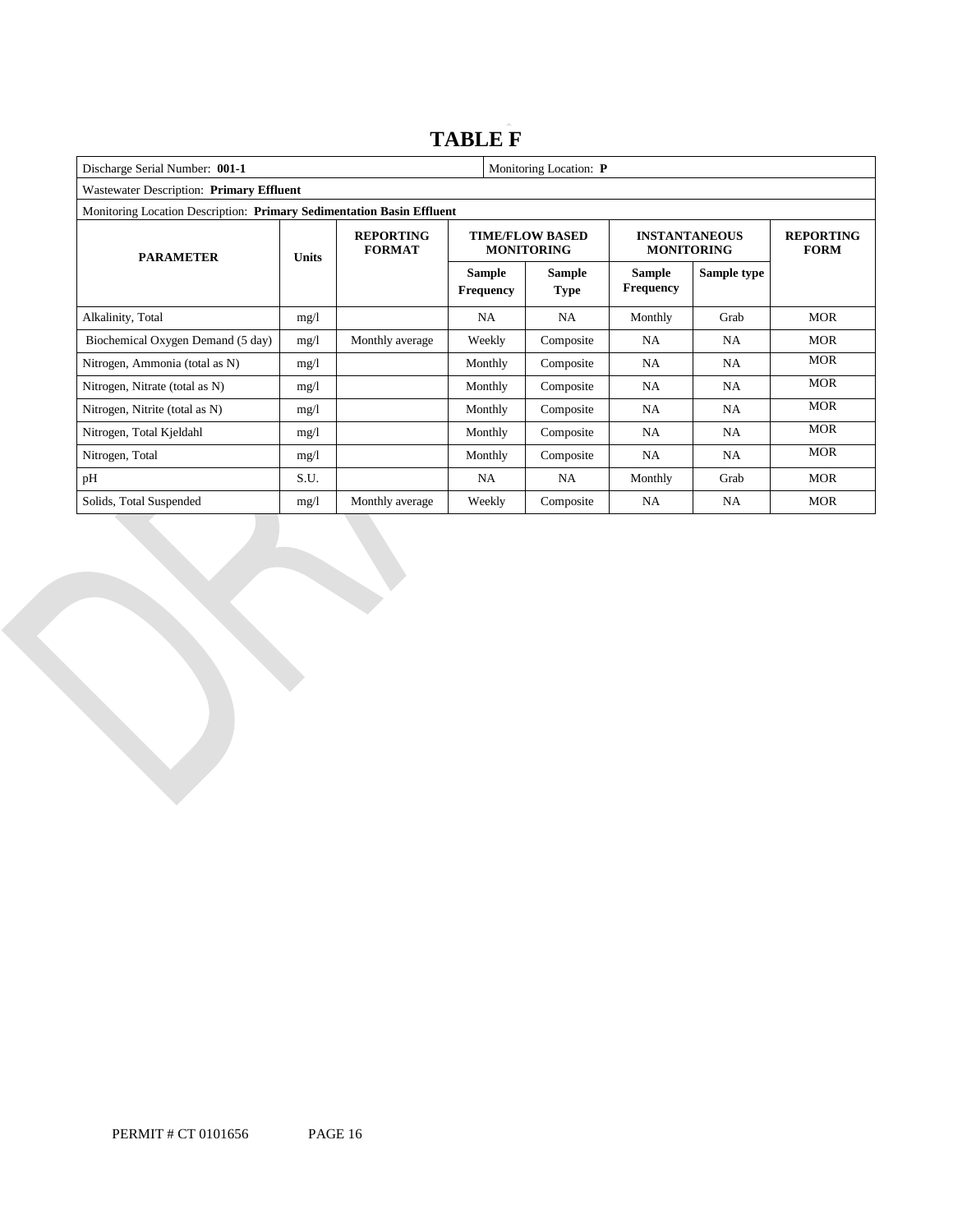| Discharge Serial Number: 001-1                      | Monitoring Location: SL         |                       |            |  |  |  |
|-----------------------------------------------------|---------------------------------|-----------------------|------------|--|--|--|
| Wastewater Description: Digester Sludge             |                                 |                       |            |  |  |  |
| Monitoring Location Description: At sludge draw off |                                 |                       |            |  |  |  |
| <b>PARAMETER</b>                                    | <b>INSTANTANEOUS MONITORING</b> | <b>REPORTING FORM</b> |            |  |  |  |
|                                                     | <b>Units</b>                    | Grab Sample Freq.     |            |  |  |  |
| Arsenic, Total                                      | mg/kg                           | Bi-monthly            | <b>DMR</b> |  |  |  |
| Beryllium, Total                                    | mg/kg                           | <b>Bi-monthly</b>     | <b>DMR</b> |  |  |  |
| Cadmium, Total                                      | mg/kg                           | Bi-monthly            | <b>DMR</b> |  |  |  |
| Chromium. Total                                     | mg/kg                           | <b>Bi-monthly</b>     | <b>DMR</b> |  |  |  |
| Copper, Total                                       | mg/kg                           | Bi-monthly            | <b>DMR</b> |  |  |  |
| Lead. Total                                         | mg/kg                           | <b>Bi-monthly</b>     | <b>DMR</b> |  |  |  |
| Mercury, Total                                      | mg/kg                           | Bi-monthly            | <b>DMR</b> |  |  |  |
| Nickel, Total                                       | mg/kg                           | <b>Bi-monthly</b>     | <b>DMR</b> |  |  |  |
| Nitrogen, Ammonia *                                 | mg/kg                           | Bi-monthly            | $DMR*$     |  |  |  |
| Nitrogen, Nitrate (total as N) *                    | mg/kg                           | <b>Bi-monthly</b>     | $DMR*$     |  |  |  |
| Nitrogen, Organic *                                 | mg/kg                           | Bi-monthly            | $DMR*$     |  |  |  |
| Nitrogen, Nitrite (total as N) *                    | mg/kg                           | <b>Bi-monthly</b>     | $DMR*$     |  |  |  |
| Nitrogen, Total *                                   | mg/kg                           | Bi-monthly            | $DMR*$     |  |  |  |
| pH <sup>*</sup>                                     | S.U.                            | <b>Bi-monthly</b>     | $DMR*$     |  |  |  |
| Polychlorinated Biphenyls                           | mg/kg                           | Bi-monthly            | <b>DMR</b> |  |  |  |
| Solids, Fixed                                       | $\%$                            | <b>Bi-monthly</b>     | <b>DMR</b> |  |  |  |
| Solids, Total                                       | $\%$                            | Bi-monthly            | <b>DMR</b> |  |  |  |
| Solids, Volatile                                    | $\%$                            | <b>Bi-monthly</b>     | <b>DMR</b> |  |  |  |
| Zinc, Total                                         | mg/kg                           | Bi-monthly            | <b>DMR</b> |  |  |  |

# **TABLE G**

 **(\*) required for composting or land application only** 

Testing for inorganic pollutants shall follow "Test Methods for Evaluating Solid Waste, Physical/Chemical Methods", EPA Publication SW-846 as updated and/or revised.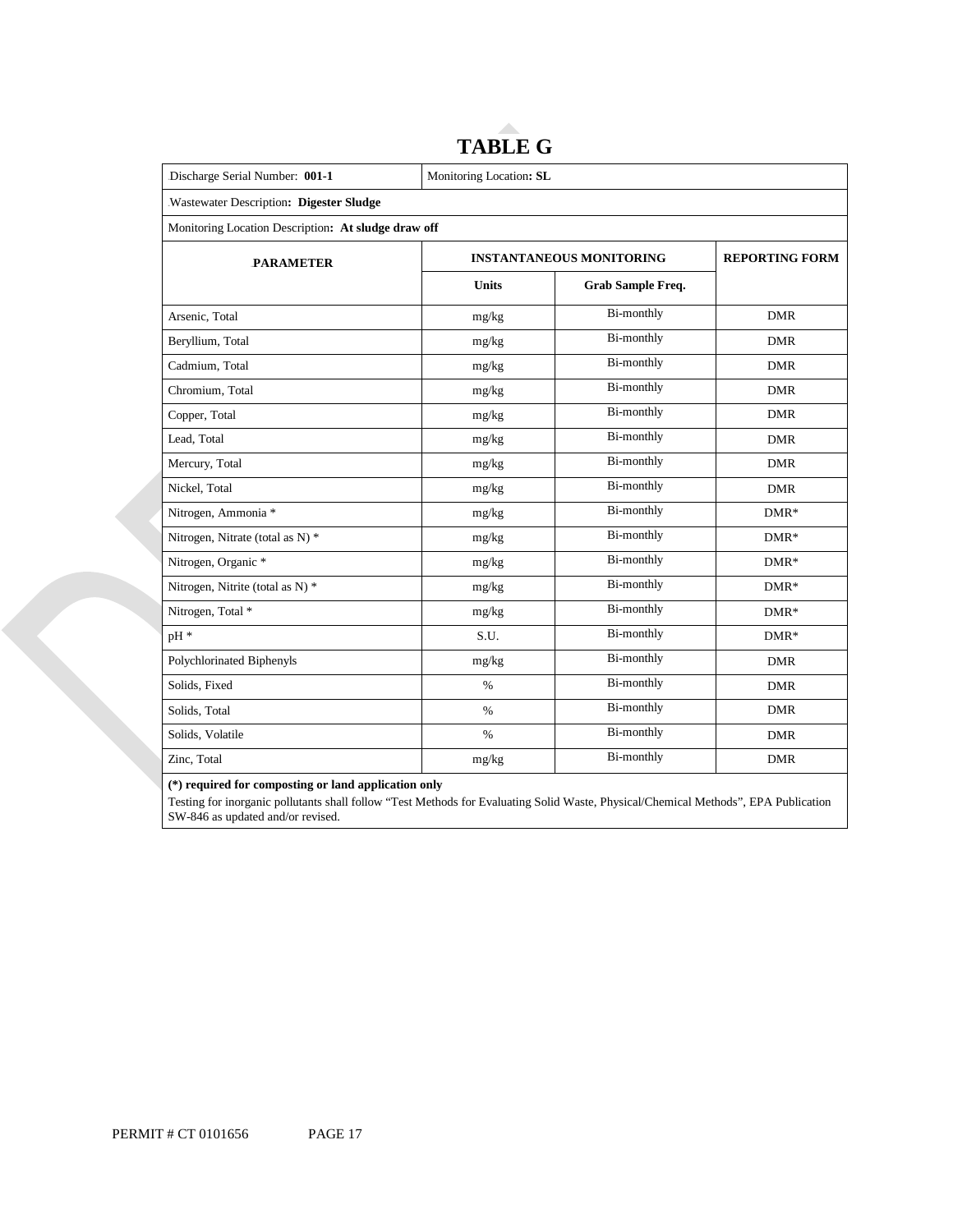## 18B **TABLE H**

| Discharge Serial Number: 001-1                                 | Monitoring Location: L |                                 |                       |  |  |  |
|----------------------------------------------------------------|------------------------|---------------------------------|-----------------------|--|--|--|
| Wastewater Description: Digested sludge                        |                        |                                 |                       |  |  |  |
| Monitoring Location Description: Each Anaerobic Digestion Unit |                        |                                 |                       |  |  |  |
|                                                                |                        | <b>INSTANTANEOUS MONITORING</b> | <b>REPORTING FORM</b> |  |  |  |
| <b>PARAMETER</b>                                               | Sample Frequency       | Sample Type                     |                       |  |  |  |
| Temperature                                                    | Weekly                 | Grab                            | <b>MOR</b>            |  |  |  |
| Alkalinity                                                     | Weekly                 | Grab                            | <b>MOR</b>            |  |  |  |
| Volatile Acids                                                 | Weekly                 | Grab                            |                       |  |  |  |
| pH                                                             | Weekly                 | Grab                            | <b>MOR</b>            |  |  |  |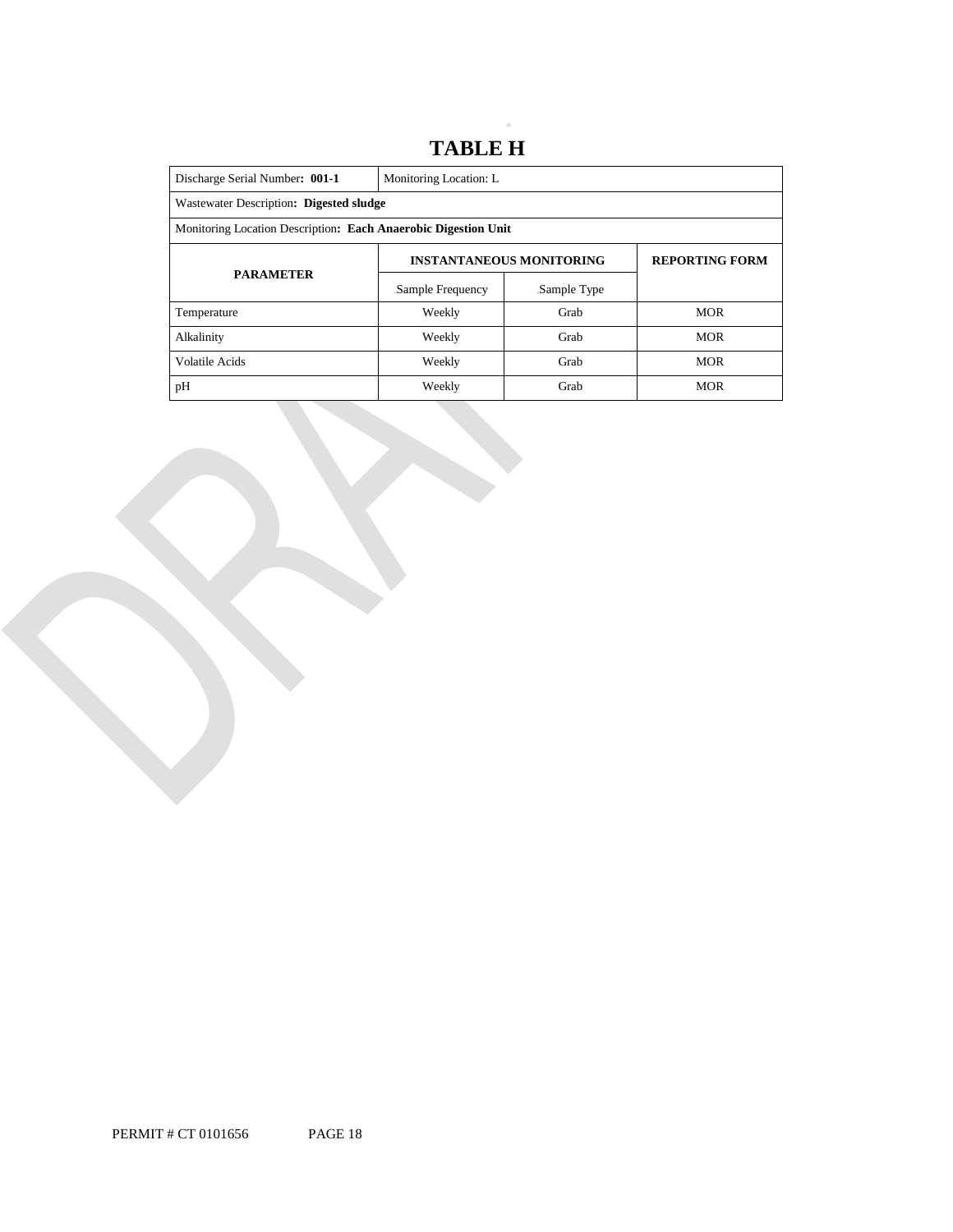# ATTACHMENT 2

# MONTHLY OPERATING REPORT FORM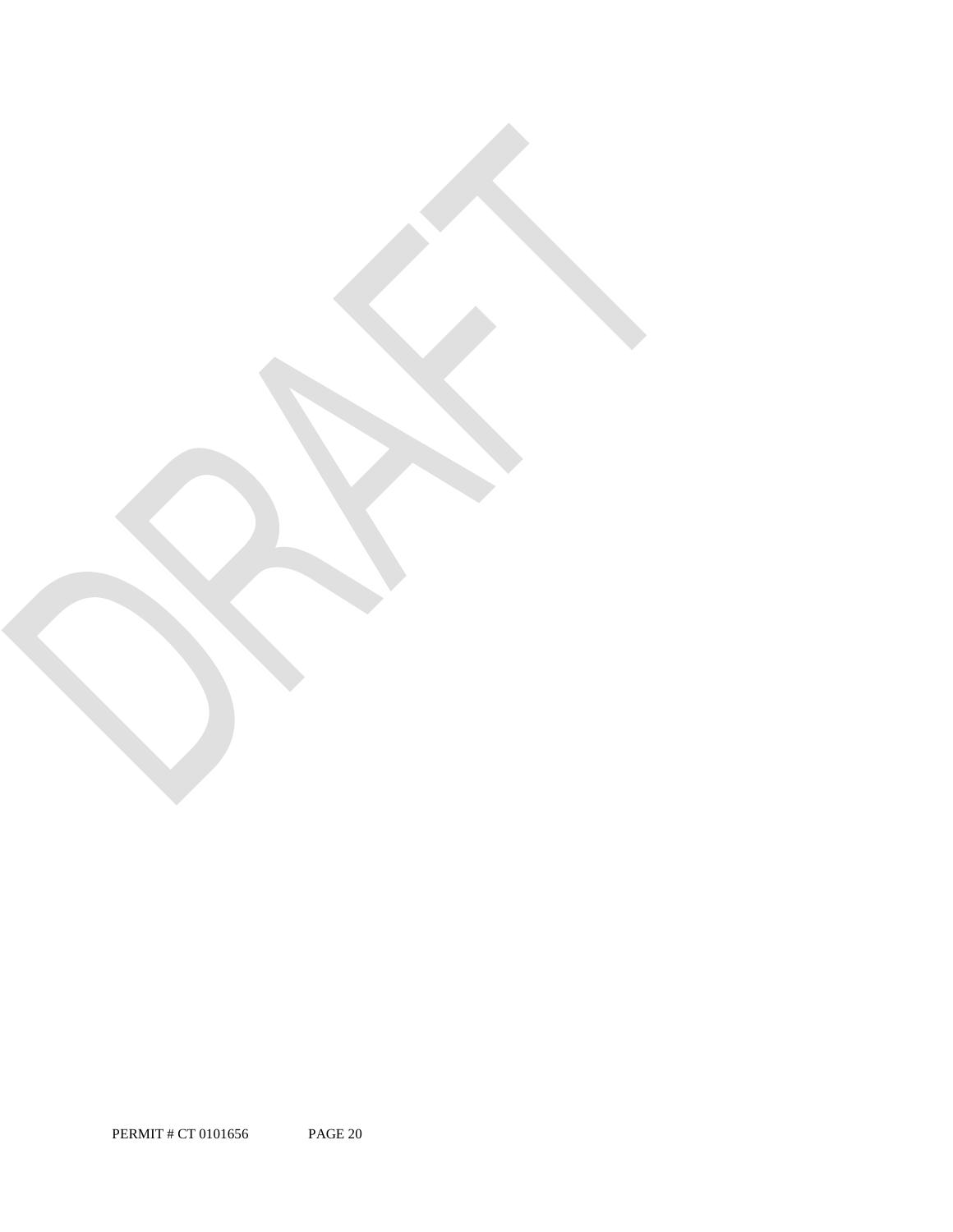# **DATA TRACKING AND TECHNICAL FACT SHEET**

**PERMITTEE**: City of Milford

## **PERMIT, ADDRESS, AND FACILITY DATA**

### **PERMIT #:** CT0101656 **APPLICATION #:** 201800329 **FACILITY ID.** 084-133

| Mailing Address:                                                                                                                                                                                   | <b>Location Address:</b>                     |
|----------------------------------------------------------------------------------------------------------------------------------------------------------------------------------------------------|----------------------------------------------|
| Street: 110 River Street                                                                                                                                                                           | Street: 1255 Oronoque Road                   |
| City: Milford<br>ST: CT Zip: 06460                                                                                                                                                                 | City: Milford<br>ST: CT Zip: 06460           |
| Contact Name: Lindsay King                                                                                                                                                                         | <b>Contact Name:</b> Lindsay King            |
| Phone No.: 203-783-3263                                                                                                                                                                            | Phone No.:<br>203-783-3263                   |
|                                                                                                                                                                                                    | lking@ci.milford.ct.us<br><b>DMR</b> Contact |
|                                                                                                                                                                                                    | email address:                               |
|                                                                                                                                                                                                    |                                              |
| PERMIT INFORMATION<br><b>DURATION</b> 5 YEAR $X$ 10 YEAR 30 YEAR                                                                                                                                   |                                              |
| <b>TYPE</b> New Reissuance $X$ Modification                                                                                                                                                        |                                              |
| <b>CATEGORIZATION</b> POINT (X) NON-POINT () GIS #                                                                                                                                                 |                                              |
| NPDES (X) PRETREAT () GROUND WATER (UIC) () GROUND WATER (OTHER) ()                                                                                                                                |                                              |
| NPDES MAJOR (MA) X<br>NPDES SIGNIFICANT MINOR or PRETREAT SIU (SI)<br>NPDES or PRETREATMENT MINOR (MI)                                                                                             |                                              |
| $\underbrace{\textbf{COMPLIANCE SCHEDULE}}{\textbf{POLLUTION PREVENTION}} \underbrace{\text{YES X}}_{\text{TREATMENT REQUIREMENT}} \text{NO\_}$<br>WATER QUALITY REQUIREMENT __________OTHER _____ |                                              |
| <b>OWNERSHIP CODE</b><br>Private Federal State Municipal (town only) $X$ Other public                                                                                                              |                                              |
|                                                                                                                                                                                                    |                                              |
| <b>DEEP STAFF ENGINEER</b> Stela Marusin                                                                                                                                                           | DATE DRAFTED: 10/24/18                       |
| <b>PERMIT FEES</b>                                                                                                                                                                                 |                                              |
| Discharge Code<br><b>DSN</b> Number<br>Annual Fee                                                                                                                                                  |                                              |
| 111000d<br>$001-1$<br>\$2682.50                                                                                                                                                                    |                                              |
| <b>APPLICATION FEE PAID 1/9/18</b>                                                                                                                                                                 |                                              |
|                                                                                                                                                                                                    |                                              |
| PROCESSING FEE PAID                                                                                                                                                                                |                                              |
| ANNUAL FEE PAID 5/30/18 Next due 8/1/19                                                                                                                                                            |                                              |
| <b>PUBLIC NOTICE</b>                                                                                                                                                                               |                                              |
|                                                                                                                                                                                                    |                                              |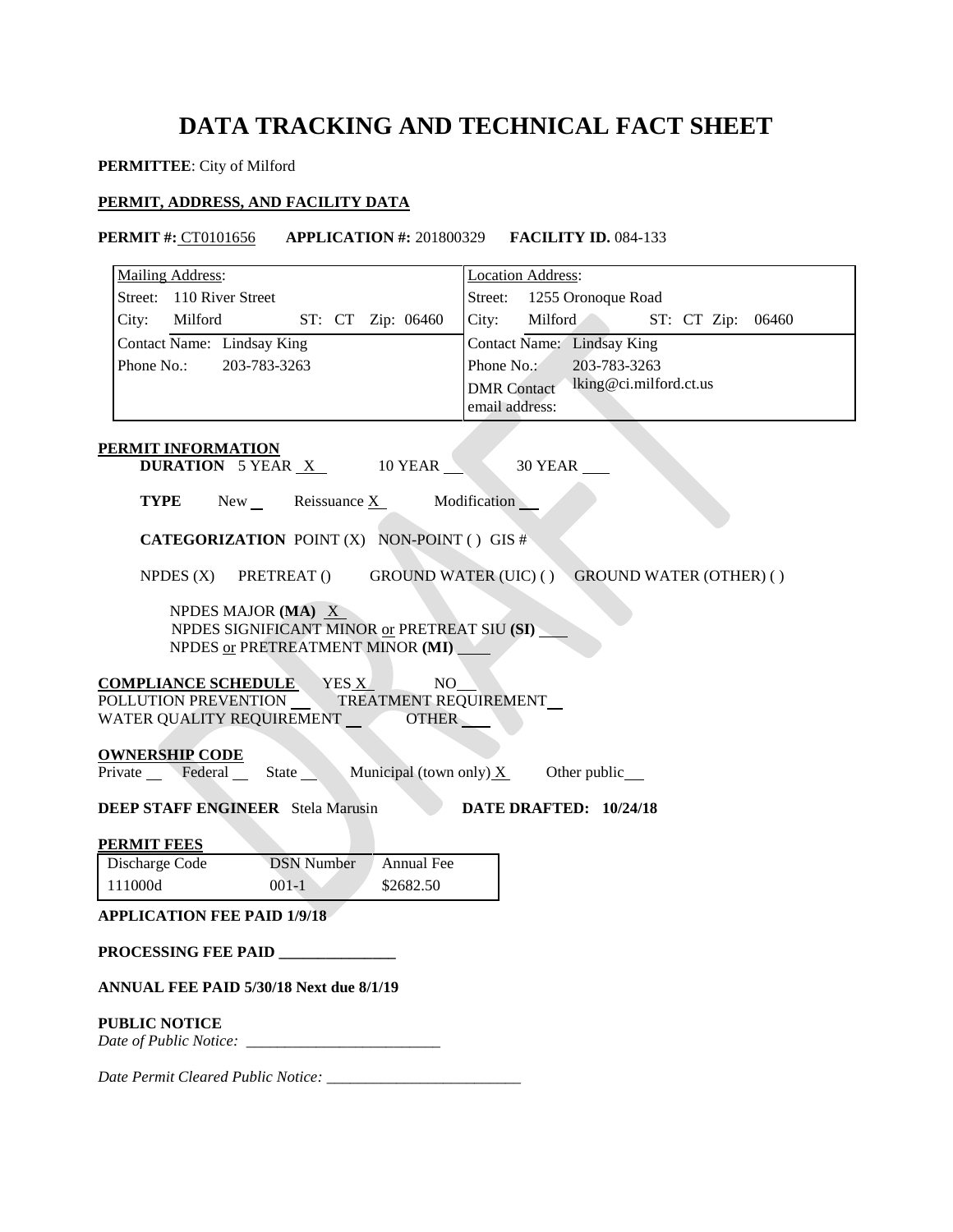### **FOR NPDES DISCHARGES**

Drainage Basin Code: 4952 Water Quality Classification Goal: SB Segment: Housatonic River (lower)

## **NATURE OF BUSINESS GENERATING DISCHARGE**

*Municipal Sanitary Sewage Treatment* 

### **PROCESS AND TREATMENT DESCRIPTION (by DSN)**

 *001-1 Secondary biological treatment with Nitrogen removal and year round disinfection (UV)*

#### **RESOURCES USED TO DRAFT PERMIT**

- *\_X Federal Effluent Limitation Guideline 40CFR 133 Secondary Treatment Category*
- *\_\_ Performance Standards*
- *Federal Development Document*

 *name of category* 

- *X Department File Information*
- *X Connecticut Water Quality Standards*
- *X Anti-degradation Policy*
- *X Coastal Management Consistency Review Form*
- *Other - Explain*

## **BASIS FOR LIMITATIONS, STANDARDS OR CONDITIONS**

- *X Secondary Treatment (Section 22a-430-4(r) of the Regulations of Connecticut State Agencies)*
- *X Case-by-Case Determination (See Other Comments)*
- *X In order to meet in-stream water quality (See General Comments)* 
	- *Anti-degradation policy*

## **GENERAL COMMENTS**

*The City of Milford ("Milford") operates a municipal water pollution control facility ("the facility") located at 1255 Oronoque Road, Milford. The facility is designed to treat and discharge up to 8.2 million gallons a day of effluent into Housatonic River. The facility currently uses secondary treatment with denitrification and UV disinfection to treat effluent before being discharged. Pursuant to Conn. Gen. Stat. § 22a-430, the Department of Energy and Environmental Protection has issued Milford a permit for the discharge from this facility. Milford has submitted an application to renew its permit. The Department has made a tentative determination to approve Milford's application and has prepared a draft permit consistent with that determination.* 

## **SUMMARY OF COMMENTS RECEIVED DURING THE PUBLIC NOTICE PERIOD AND THE DEPARTMENT'S RESPONSES**

 **□** *The Department has received no written comments on the proposed action. (REVIEW BY MANAGEMENT ONLY)*

 **□** *Staff has reviewed the written comments and responded to the comments, no significant permit changes have been made. (REVIEW BY SUPERVISOR AND MANAGEMENT ONLY)*

 **□** *The Department has received and Staff has reviewed written comments on the proposed action and made*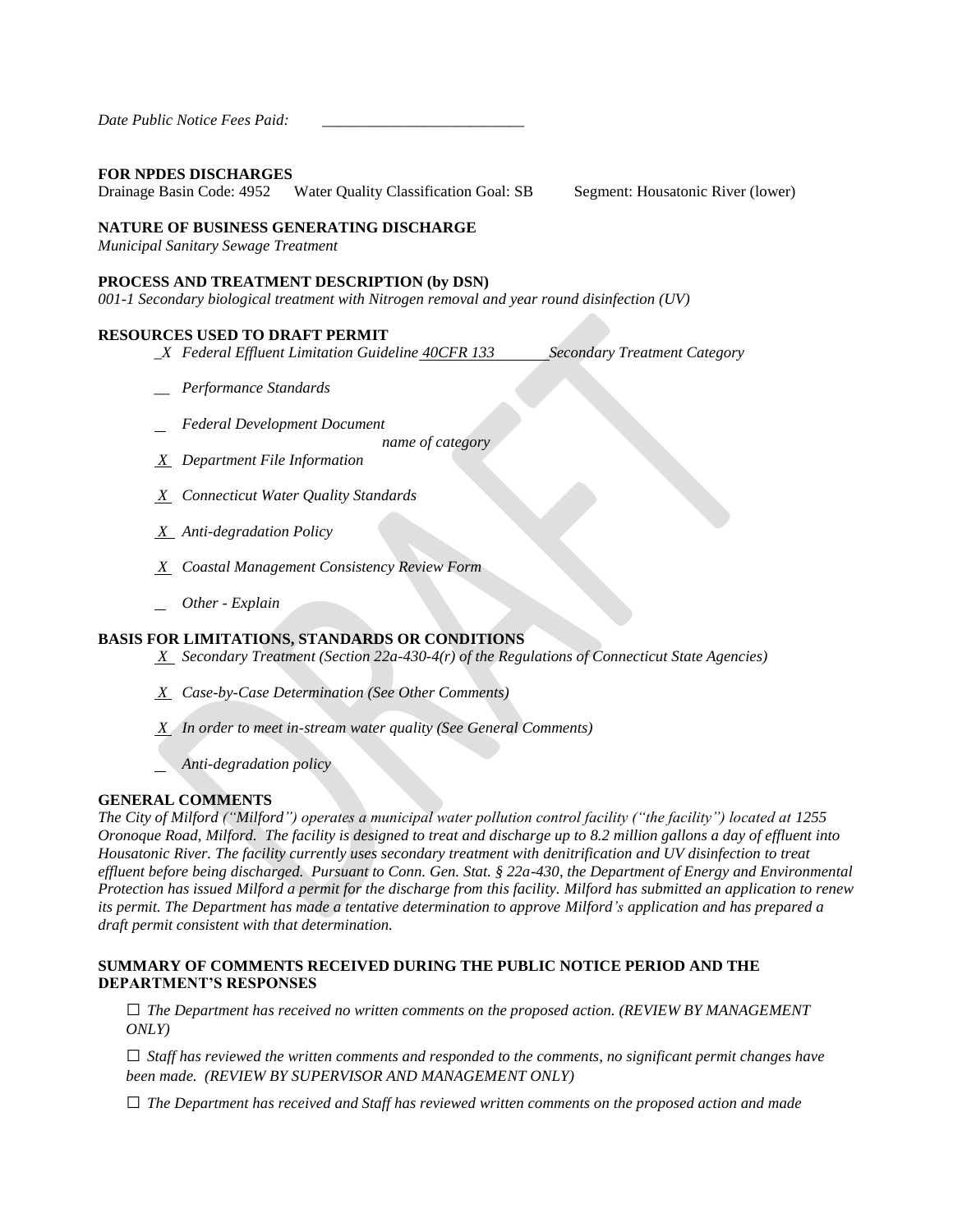*significant changes as follows: (ADD COMMENTS, RESPONSES AND PERMIT CHANGES) (REVIEW BY PERMIT STAFF, SUPERVISOR AND MANAGEMENT)* 

## **SPECIFIC REQUIREMENTS OR REVISIONS**

 *The need for inclusion of water quality based discharge limitations in this permit was evaluated consistent with Connecticut Water Quality Standards and criteria, pursuant to 40 CFR 122.44(d). Discharge monitoring data was evaluated for consistency with the available aquatic life criteria (acute and chronic) and human health (fish consumption only) criteria, considering the zone of influence allocated to the facility where appropriate. In addition to this review, the statistical procedures outlined in the EPA Technical Support Document for Water Quality-based Toxics Control (EPA/505/2-90-001) were employed to calculate the need for such limits. Comparison of the attached*  monitoring data and its inherent variability with the calculated water quality based limits indicates a low statistical  *probability of exceeding such limits. Therefore, no water quality based limits were included in the permit at this time.* 

## **WATER QUALITY LIMIT CALCULATIONS**

 *See attached*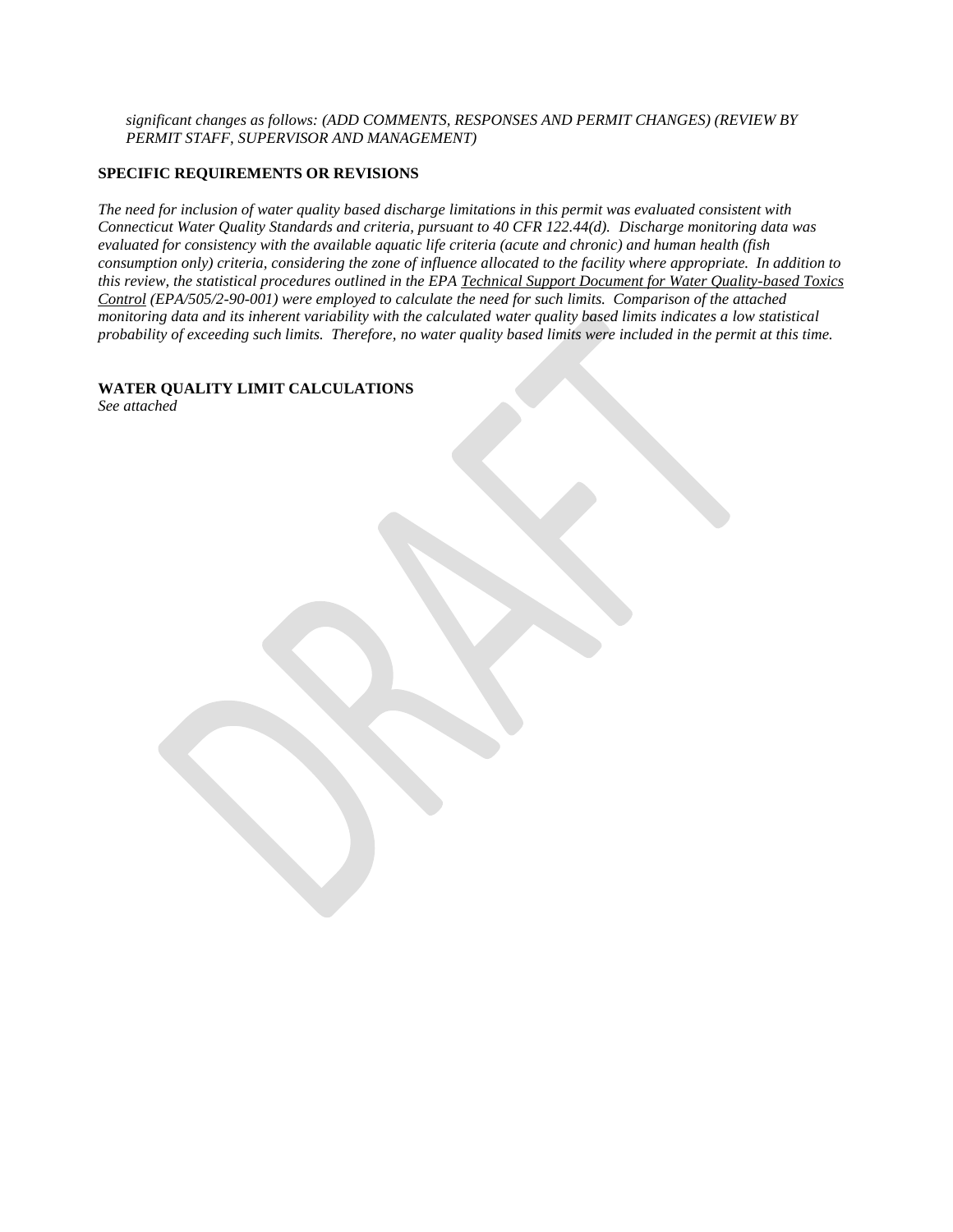

79 Elm Street • Hartford, CT 06106-5127 <www.ct.gov/deep> Affirmative Action/Equal Opportunity Employer

## **Notice of Tentative Determination to Approve NPDES Permit Renewal Applicant: City of Milford Application No. 201800329 City: Milford**

The Commissioner of the Department of Energy and Environmental Protection ("DEEP") hereby gives notice that a tentative determination has been reached to approve the following application.

| Applicant's Name and Address: | City of Milford, 110 River Street, Milford CT 06460 |
|-------------------------------|-----------------------------------------------------|
| Contact Name and Phone No.:   | Lindsay King, 203-783-3263                          |
| Type of Permit and $#$ :      | NPDES – CT 0101656                                  |
| Type of Facility:             | Domestic Wastewater Treatment                       |
| <b>Facility Location:</b>     | 1255 Oronoque Road, Milford CT 06460                |
| Facility design capacity:     | 8.2 million gallons per day                         |

COMMISSIONER'S FINDINGS/REGULATORY CONDITIONS

The applicant has previously received a permit from the Department of Energy and <sup>111</sup> Environmental Protection ("Department") authorizing the discharge of up to an annual average daily design flow of 8.2 million gallons a day of secondary treated municipal wastewaters to the Housatonic River. The applicant has submitted an application to renew its existing permit. This renewal application is the subject of this notice.

## ., THE DRAFT PERMIT

The Department has prepared a draft permit consistent with the tentative determination to approve City of Milford's renewal application. This draft is available on the public participation section of the Department's website. In accordance with Sections 22a-430-4(1) and 22a-430-4(r) of the Regulations of Connecticut State Agencies (RCSA), the draft permit contains effluent limitations that meet Connecticut's Water Quality Standards for the following: Biochemical Oxygen Demand (5 day), enterococci, fecal coliform, flow, pH, total suspended solids and Ultraviolet light disinfection (dose).

## INFORMATION REQUESTS/PUBLIC COMMENT

This application has been assigned No. 201800329; please use this number when corresponding with DEEP regarding this application. Interested persons may obtain copies of the application from the applicant at the above address. The application and supporting documentation are